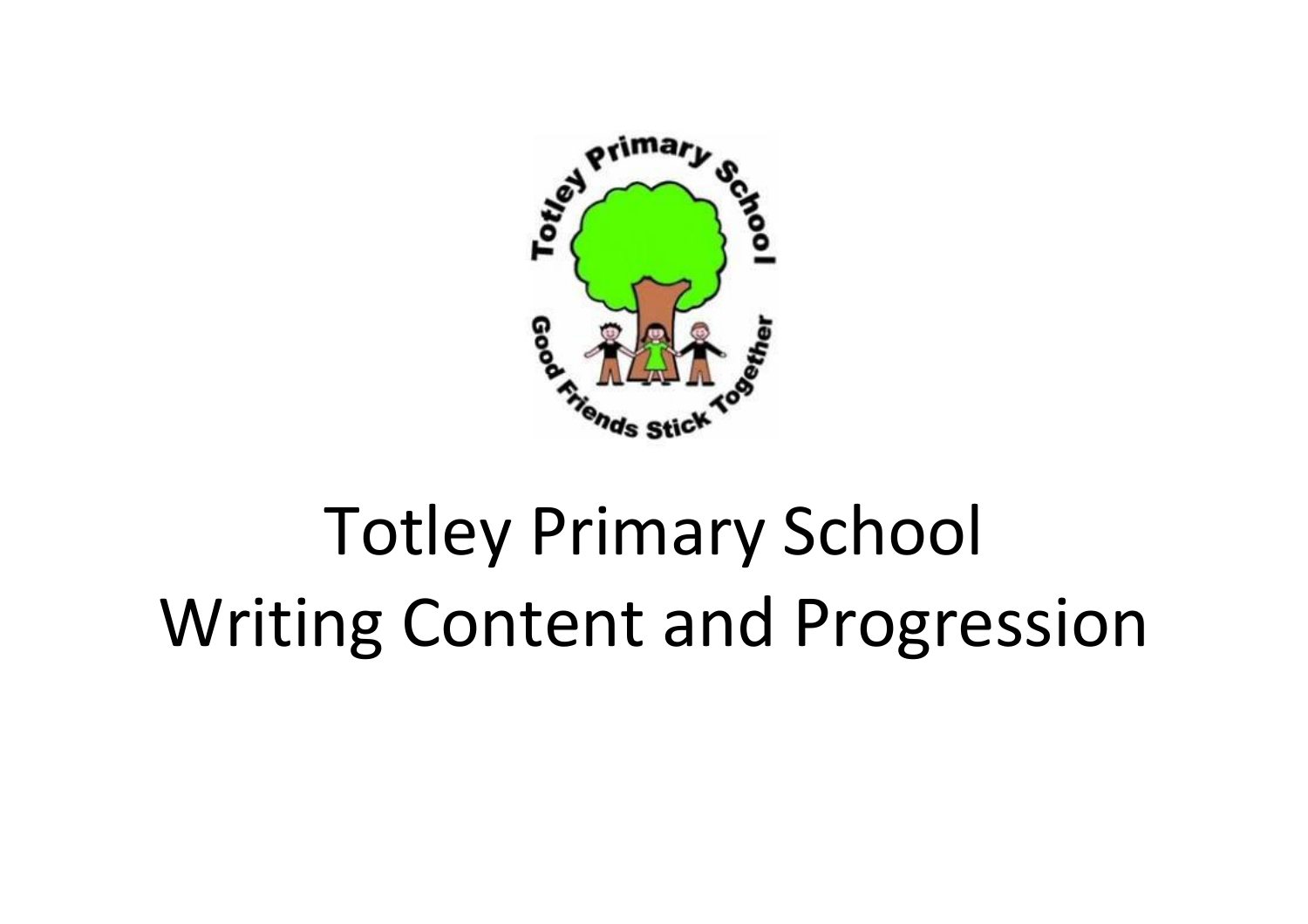

The main objectives are not limited to use only within the TOOLKIT lessons. These can be used as the Retrieve, Revisit and Rehearse section of the lesson.

**Vocabulary** sessions will be used to generate a wide range of vocabulary for each Learning Journey. The vocabulary will link to topic lessons and will be specific to the text that they are writing. This will be displayed on the working wall..

| Year 1                                      |                                                                                                                                                                                                 |                                           |                                                                  |
|---------------------------------------------|-------------------------------------------------------------------------------------------------------------------------------------------------------------------------------------------------|-------------------------------------------|------------------------------------------------------------------|
| Objective                                   | <b>WALT</b>                                                                                                                                                                                     | Knowledge/terminology required            | Appropriate<br>journey/context                                   |
| Form lower case letters correctly           | Name and use lower case and                                                                                                                                                                     | Follow the vocabulary used in the         | Handwriting lessons from                                         |
| Form capital letters                        | capital letters                                                                                                                                                                                 | scheme                                    | scheme                                                           |
| Capital letters for proper nouns<br>and 'I' | WALT use capital letters for<br>proper nouns<br>WALT edit to include capital<br>letters                                                                                                         | What is a noun?<br>What is a proper noun? | Recount People, places, days<br>of the week, etc.<br><b>EDIT</b> |
| Question marks and exclamation<br>marks     | WALT identify and use a<br>question<br>WALT identify and use<br>exclamation sentences<br>WALT edit to include question<br>marks where needed<br>WALT edit to include<br>exclamation marks where | What is a sentence?<br>What is a verb?    | Fairy tales<br>Riddles<br><b>EDIT lessons</b>                    |
| Combining words to make a<br>sentence       | needed<br>WALT edit punctuation<br>WALT understand what makes<br>a sentence                                                                                                                     | Noun<br>Verb                              | Story - describing characters<br>or simple setting               |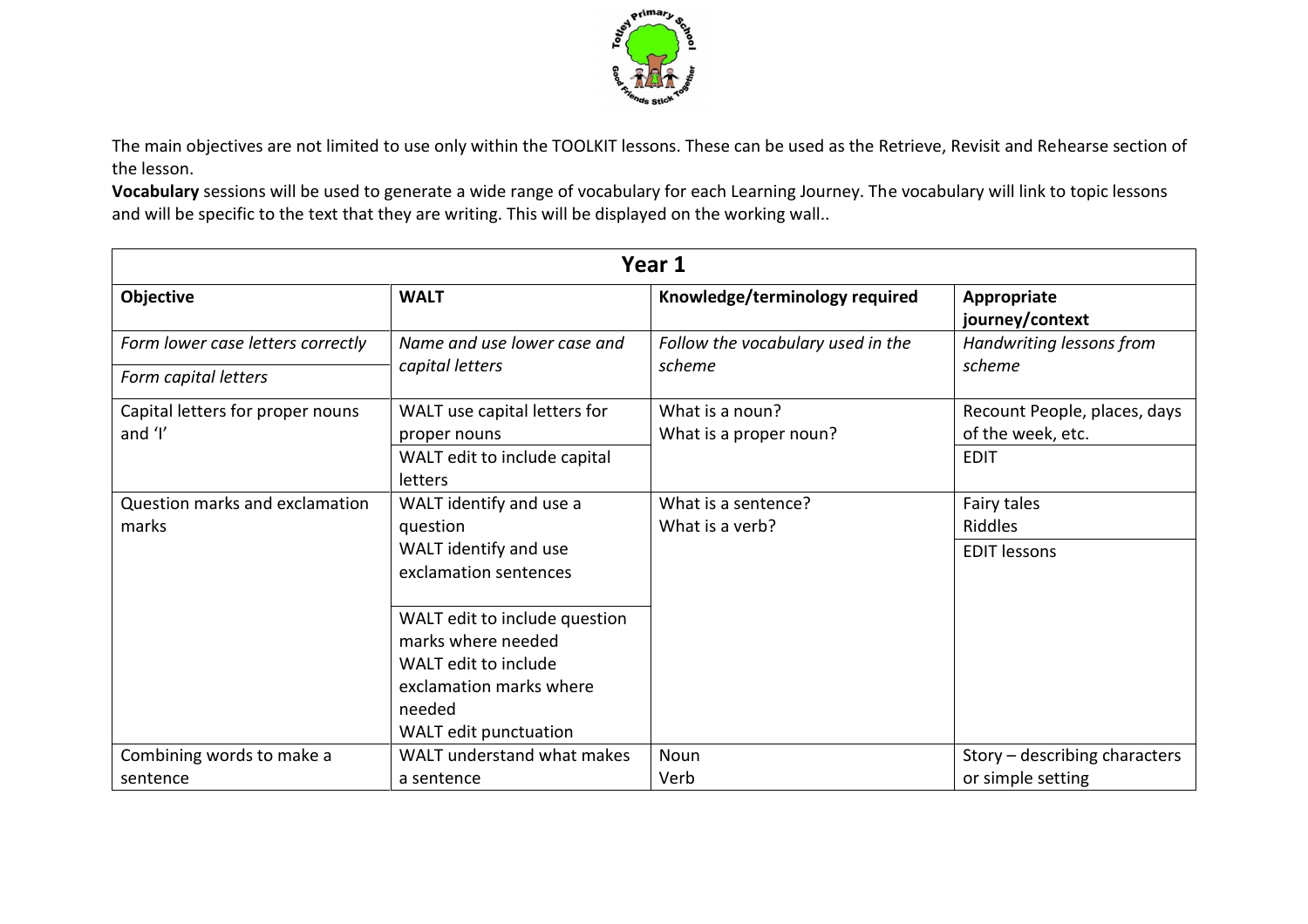

| Finger spaces<br>Capital letters and full stops                                                              | WALT use correct punctuation<br>to create a sentence                                                                                                        |                                                                                                                   | Recount<br>Poetry                                                                            |
|--------------------------------------------------------------------------------------------------------------|-------------------------------------------------------------------------------------------------------------------------------------------------------------|-------------------------------------------------------------------------------------------------------------------|----------------------------------------------------------------------------------------------|
|                                                                                                              |                                                                                                                                                             |                                                                                                                   | Information text                                                                             |
| Use an adjective to describe a<br>noun                                                                       | WALT identify and use<br>adjectives<br>(for example, P/A sorting<br>adjectives from nouns/verbs)                                                            | What is an adjective?<br>Parts of a sentence - Noun, adjective,<br>verb<br>Able to identify a noun to describe it |                                                                                              |
|                                                                                                              | WALT edit a sentence to<br>include an adjective                                                                                                             |                                                                                                                   | <b>EDIT</b>                                                                                  |
| Understand word classes (N,V,A)                                                                              | WALT identify and use<br>adjectives (as above)<br>WALT identify and use verbs<br>WALT identify and use nouns                                                | That these word classes form a<br>sentence.                                                                       | Identification tasks (early in<br>the year)<br>Throughout teaching of<br>sentences<br>Poetry |
| Sequencing sentences in                                                                                      | WALT orally rehearse writing                                                                                                                                |                                                                                                                   | <b>IMMERSE</b>                                                                               |
| chronological order to recount an<br>event or experience<br>Sequencing sentences to form<br>short narratives | WALT sequence sentences to<br>make sense<br>WALT link our ideas using<br>conjunctions<br>WALT write sentences in<br>chronological order<br>WALT group ideas | Conjunctions<br>Chronological order                                                                               | WALT write a story<br>WALT write a recount<br>Poetry<br>Information text                     |
|                                                                                                              | WALT edit to include<br>conjunctions                                                                                                                        |                                                                                                                   | <b>EDIT</b>                                                                                  |
| Joining words and sentences using<br>and                                                                     | WALT add information to<br>sentences using 'and'<br>WALT add information to<br>sentences using 'because'                                                    | What 'and' means<br>What a conjunction is                                                                         | Recount<br>Story<br>Information text<br>Poetry                                               |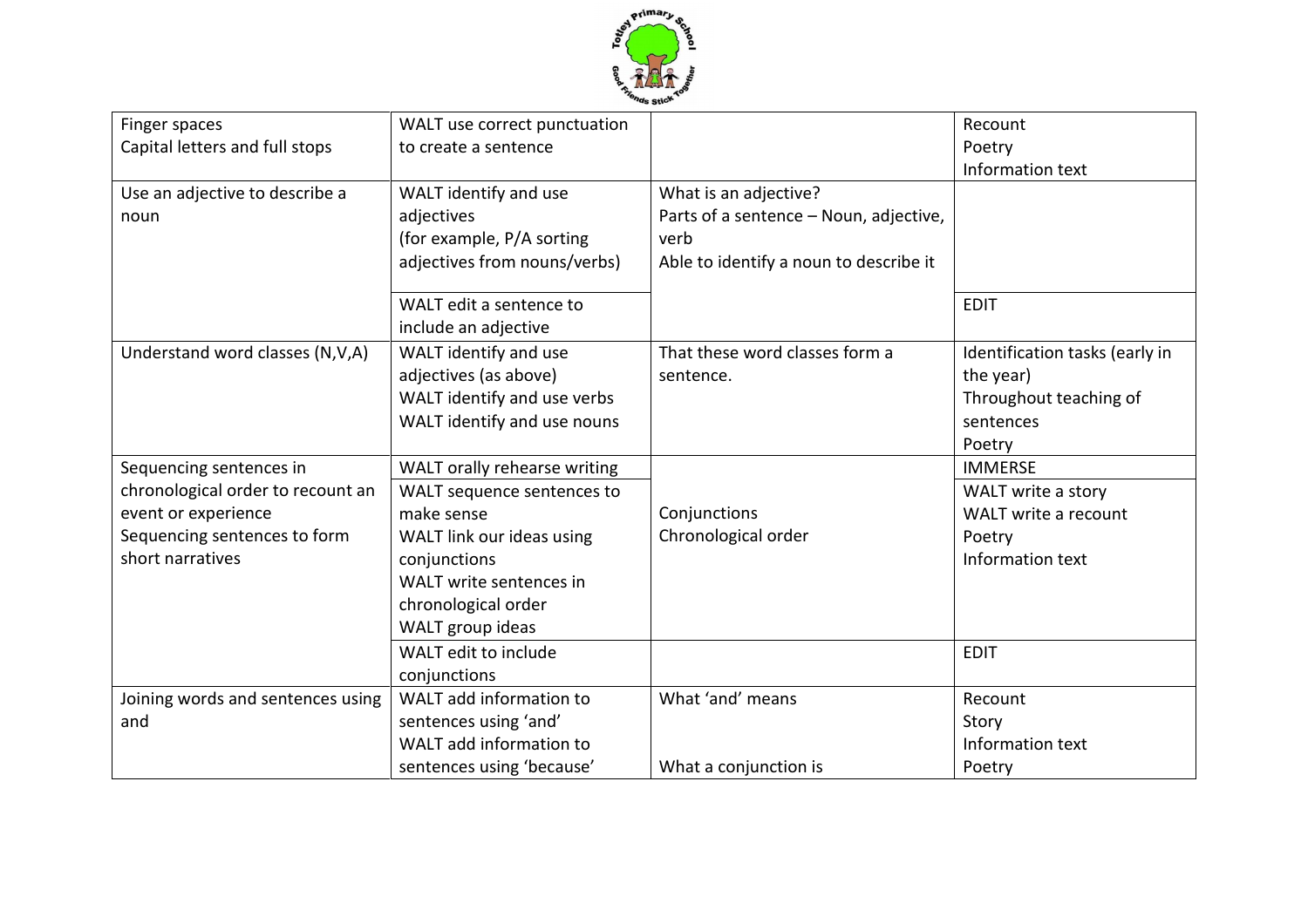

|                                  | WALT link our sentences using<br>different conjunctions |                     |                |
|----------------------------------|---------------------------------------------------------|---------------------|----------------|
| Re-read sentences to ensure they | WALT re-read our sentences to                           | What is a sentence? | Any            |
| make sense                       | make sure they make sense                               | Noun and verb       |                |
| Use suffixes                     | WALT use suffixes to form past                          |                     | Recounts       |
|                                  | tense words                                             |                     | <b>Stories</b> |
|                                  | WALT edit to make our writing                           |                     | EDIT           |
|                                  | past tense throughout                                   |                     |                |

#### **Plan writing – oral rehearsal**

This would be seen throughout the learning journey, especially within Immerse, and before Launch Point, PiP and Edit lessons. It would also be seen as embedded for the children to use this before writing any sentence within any lesson.

#### **Finger spaces**

This would be seen within the teaching of the objective **'**Combining words to make a sentence'. It would also be taught as part of 'Edit' lessons as well as in-lesson editing.

#### **Draft**

This is your PiP – Edit and Check come after this.

#### **Re-read to check it makes sense**

This will be seen every lesson. Teachers will model this explicitly throughout teaching. Children will re-read their sentences as part of their 'Acquire' and 'Apply 'lessons.

#### **Re aloud and discuss what they have written**

This would come as part of the 'Edit' lesson. It would also be seen throughout the 'Toolkit' as children will self and peer-assess. This will also be modelled by the teacher.

#### **Spellings**

Plural noun suffixes, suffixes and prefixes will be taught within the phonics scheme. -s or -es for plurals. Un- as a prefix -ing, -ed, -er and -est as suffixes where the root word doesn't change.

These will be reiterated and consolidated within the teaching of English. These will be a focus during the 'Edit' stage.

| Discrete objectives - these will become RRRs |                          |  |
|----------------------------------------------|--------------------------|--|
| Use un- as a prefix                          | WALT use un- as a prefix |  |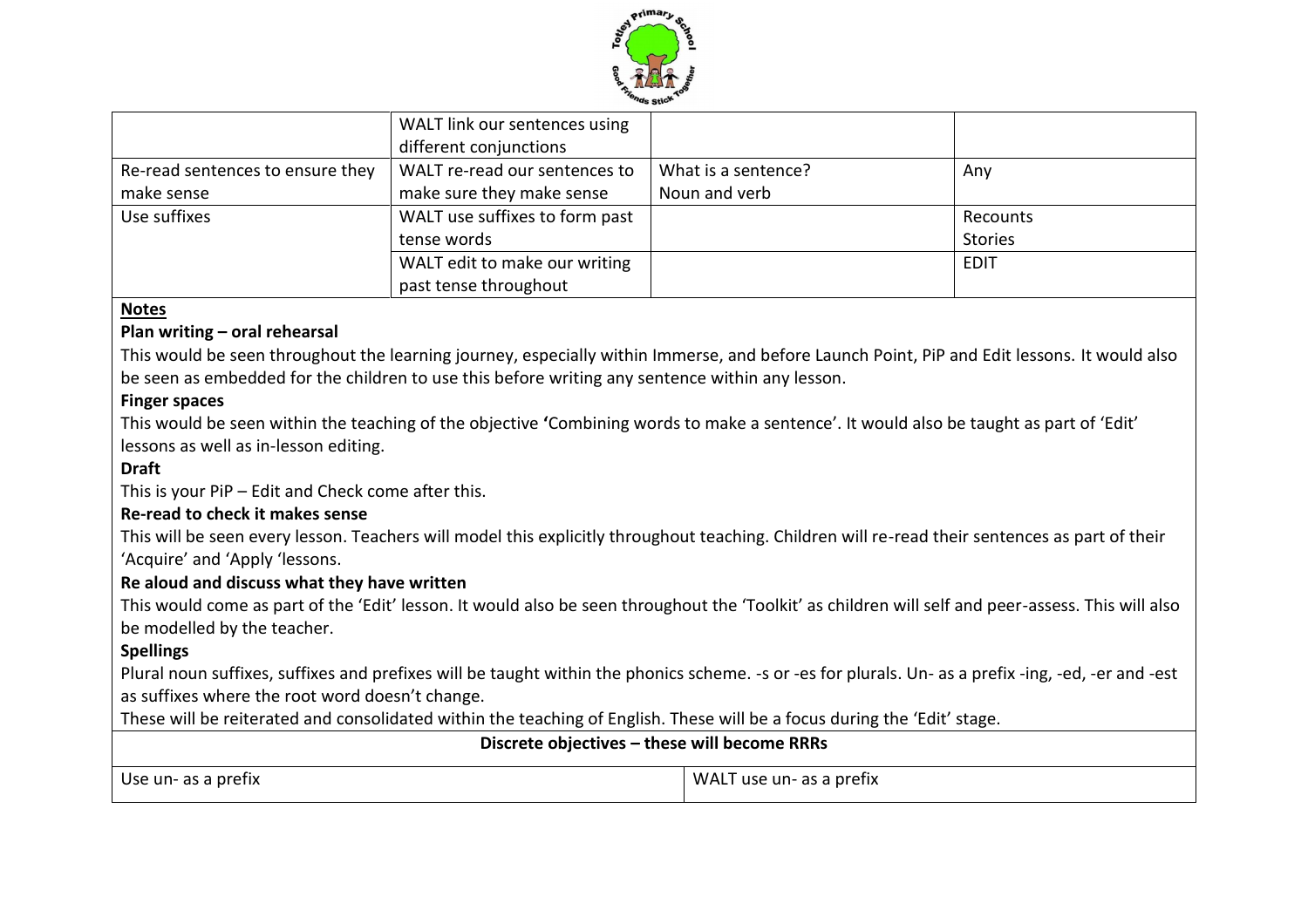

| <b>Retrieve, Revisit and Rehearse</b>    |                                                         |  |  |
|------------------------------------------|---------------------------------------------------------|--|--|
| Capital letters for proper nouns and 'I' | WALT add capital letters for proper nouns               |  |  |
|                                          | WALT add capital letters for the beginning of sentences |  |  |
| Identifying nouns                        | WALT identify nouns in a sentence                       |  |  |
| Identifying verbs                        | WALT identify verbs in a sentence                       |  |  |
| Question marks and exclamation marks     | WALT identify where question marks are needed           |  |  |
|                                          | WALT identify where exclamation marks are needed        |  |  |
| Identifying adjectives                   | WALT identify adjectives in a sentence                  |  |  |
| Identifying conjunctions                 | WALT identify conjunctions in a sentence                |  |  |
| Link sentences using a conjunction       | WALT identify where a conjunction is needed             |  |  |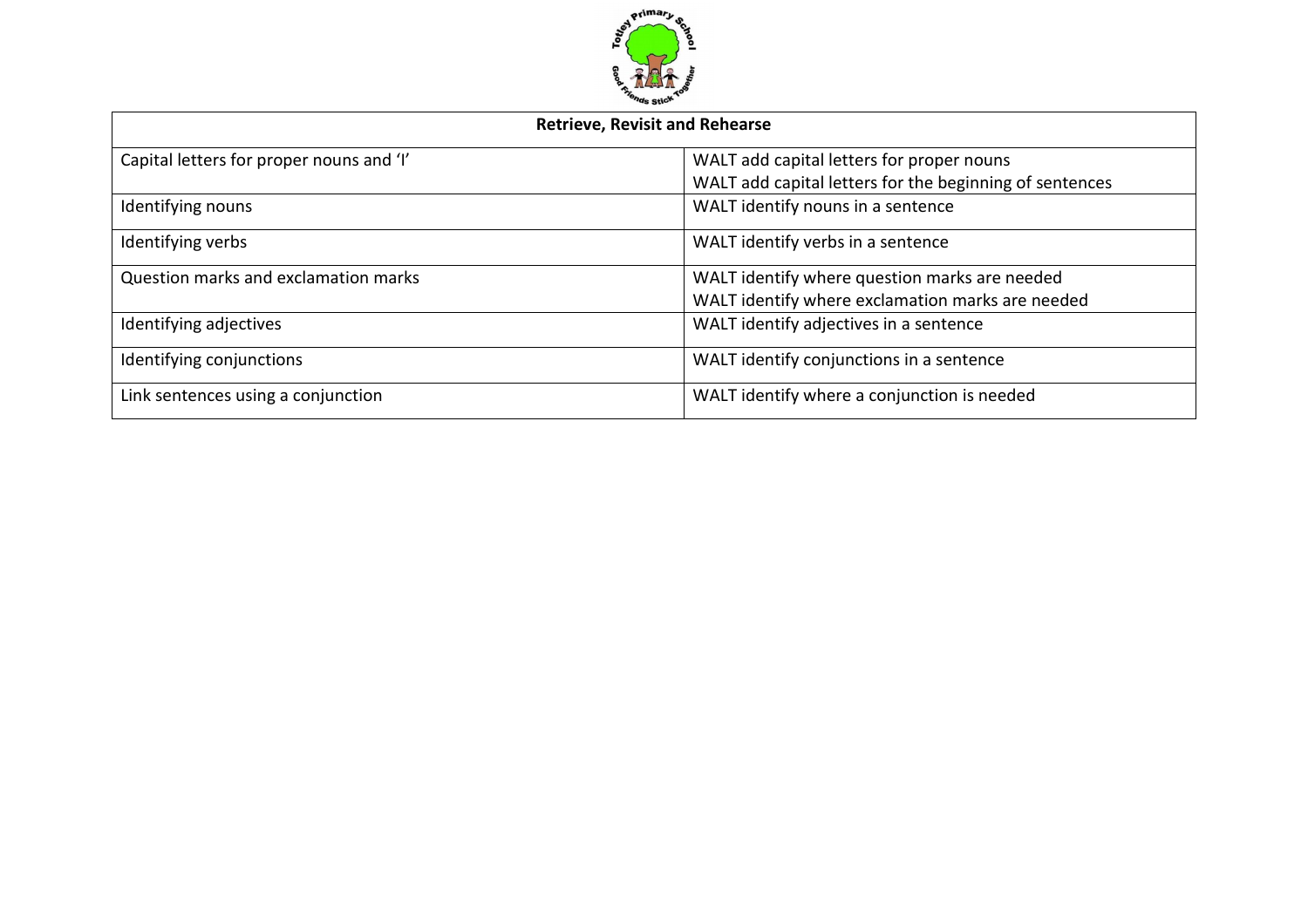

| Year 2                                                                                                        |                                                                                                                                                                                                                                                                                                                                                                                                                       |                                                                                                                                  |                                                                                |
|---------------------------------------------------------------------------------------------------------------|-----------------------------------------------------------------------------------------------------------------------------------------------------------------------------------------------------------------------------------------------------------------------------------------------------------------------------------------------------------------------------------------------------------------------|----------------------------------------------------------------------------------------------------------------------------------|--------------------------------------------------------------------------------|
| Objective                                                                                                     | <b>WALT</b>                                                                                                                                                                                                                                                                                                                                                                                                           | Knowledge/terminology<br>required                                                                                                | Appropriate<br>journey/context                                                 |
| Form lower case letters correctly,<br>using correct diagonal and<br>horizontal stokes<br>Form capital letters | Name and use lower case and<br>capital letters                                                                                                                                                                                                                                                                                                                                                                        | Follow the vocabulary used in the<br>scheme                                                                                      | Handwriting lessons from<br>scheme                                             |
| Subordination (when, if, that, or<br>because)<br>and coordination (or, and, so, or<br>but)                    | WALT understand what a clause is<br>WALT link ideas using coordinating<br>conjunctions<br>WALT link ideas using appropriate<br>coordinating conjunctions<br>WALT link ideas using a range of<br>coordinating conjunctions<br>WALT link ideas using subordinating<br>conjunctions<br>WALT link ideas using appropriate<br>subordinating conjunctions<br>WALT link ideas using a range of<br>subordinating conjunctions | Conjunctions<br>Subordinating conjunction<br>Coordinating conjunction<br>What a sentence is<br>Subordinate clause<br>Main clause | Story<br>Recount<br>Non-chronological report                                   |
|                                                                                                               | WALT edit to extend sentences<br>using subordinate and coordinate<br>clauses<br>WALT edit to use an appropriate<br>conjunction                                                                                                                                                                                                                                                                                        |                                                                                                                                  | <b>EDIT</b>                                                                    |
| Describing characters and settings<br>Expanded noun phrases for<br>description                                | WALT identify and use expanded<br>noun phrases<br>WALT add detail to our writing using<br>expanded noun phrases                                                                                                                                                                                                                                                                                                       | What is a noun?<br>What is an adjective?<br>Senses                                                                               | Descriptive writing<br>Story - describing characters<br>and settings<br>Poetry |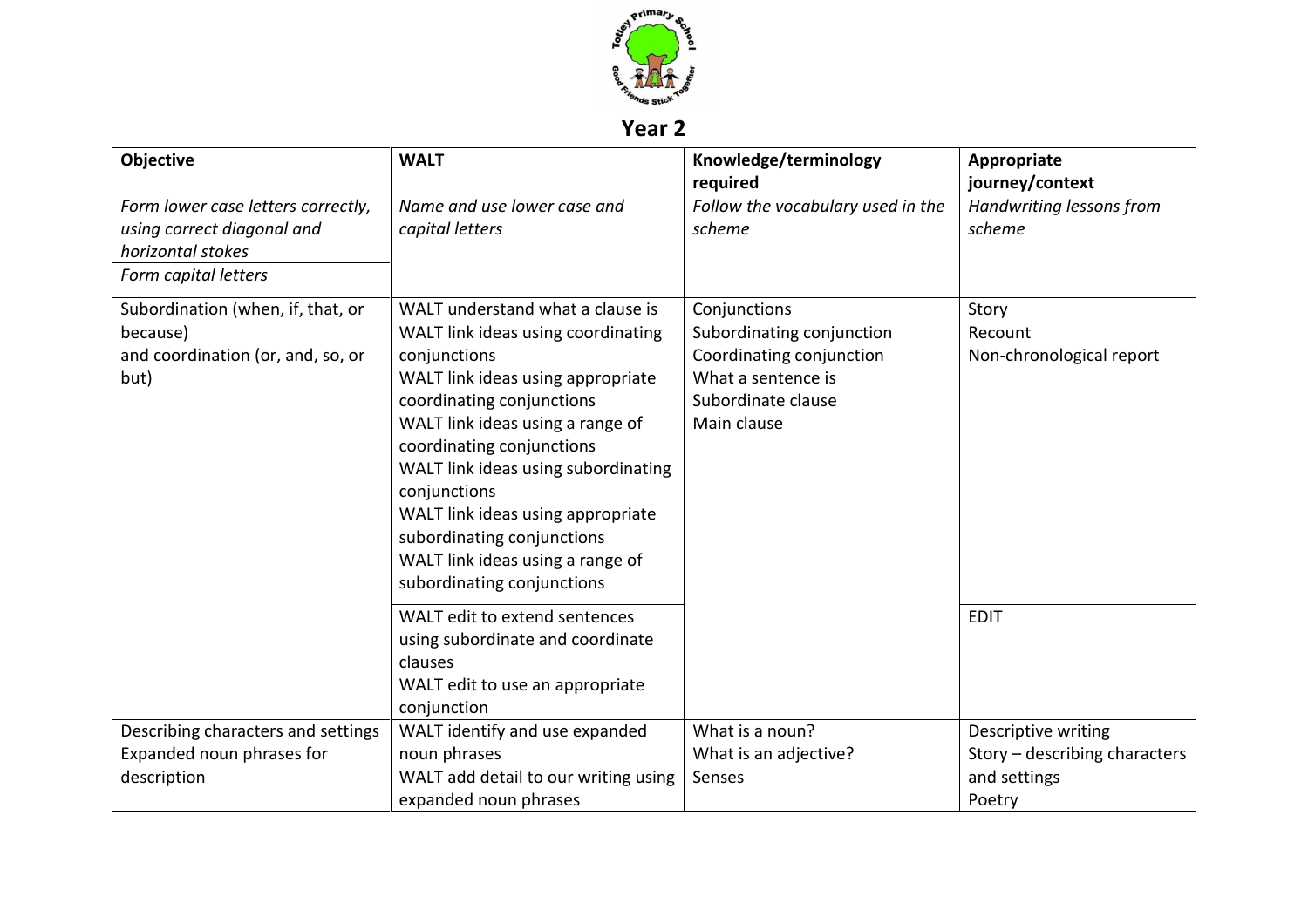

| Describing settings using senses | <b>WALT</b> describe characters<br>WALT describe settings |                                 |                            |
|----------------------------------|-----------------------------------------------------------|---------------------------------|----------------------------|
| Sentences to indicate function   |                                                           |                                 |                            |
|                                  | WALT identify and use a question                          | Imperative verbs                | Instructional writing      |
| (statement, question, command    | WALT identify and use exclamation                         | Punctuation - what do the marks | Re-writing fairy tales     |
| and exclamation)                 | sentences                                                 | look like?                      | Riddles                    |
|                                  | WALT identify and use commands                            |                                 |                            |
|                                  | WALT identify and use exclamation                         |                                 |                            |
|                                  | sentences                                                 |                                 |                            |
|                                  | WALT to use _______ sentence                              |                                 |                            |
|                                  | within our writing                                        |                                 |                            |
| Correct and consistent use of    | WALT identify and use the past                            | What does past tense mean?      | Recount                    |
| present tense and past tense     | tense appropriately                                       | What does present tense mean?   | Story                      |
| Simple and progressive           | WALT identify and use the present                         |                                 |                            |
|                                  | tense appropriately                                       | Simple verb forms               |                            |
|                                  | WALT understand how the present                           | Progressive verb forms          |                            |
|                                  | and progressive verb forms differ                         |                                 |                            |
|                                  | WALT edit to use verb forms                               |                                 | <b>EDIT</b>                |
|                                  | correctly                                                 |                                 | Throughout                 |
| Use capital letters, full stops, | WALT edit to include correct                              | What the punctuation marks look | <b>EDIT</b>                |
| question marks and exclamation   | punctuation                                               | like                            | Throughout                 |
| marks to demarcate sentences     |                                                           |                                 |                            |
| Use commas to separate items in  | WALT use commas to separate                               | What a list is                  | Non-chronological report   |
| a list                           | items in a list                                           | What a comma looks like         | Recount                    |
|                                  |                                                           |                                 | Poetry                     |
| Use apostrophes for omission     | WALT use apostrophes for                                  | What an apostrophe looks like   | Initially taught, and then |
|                                  | contractions                                              | Contractions                    | <b>EDIT</b>                |
| Identify and use adjectives and  | WALT identify adjectives within a                         |                                 | <b>RRR</b>                 |
| verbs                            | sentence                                                  |                                 |                            |
|                                  | WALT identify verbs within a                              |                                 |                            |
|                                  | sentence                                                  |                                 |                            |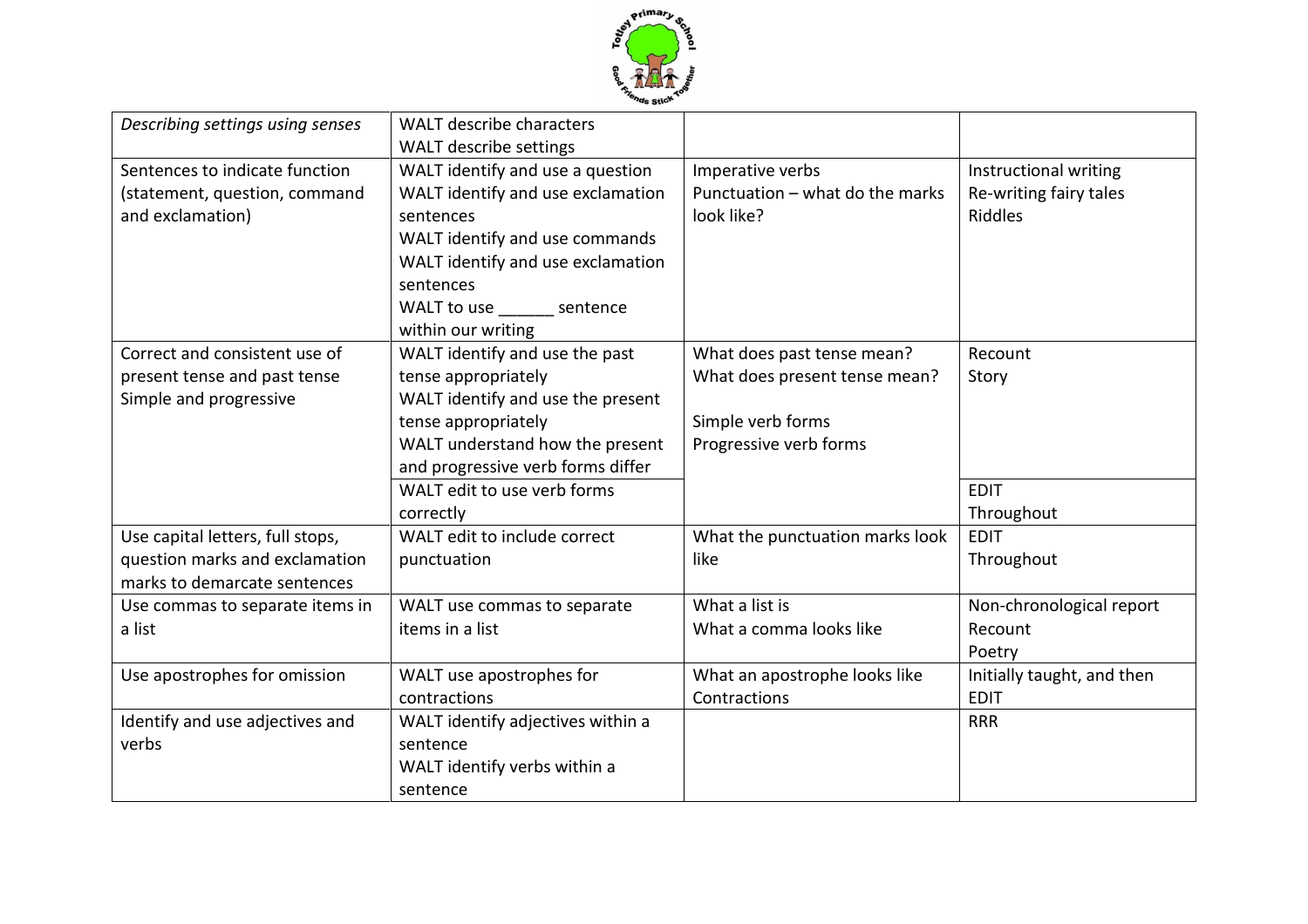

| Identify and use adverbs to<br>describe manner, time and place | WALT identify and use adverbs to<br>describe the manner<br>WALT identify and use adverbs to<br>describe time<br>WALT identify and use adverbs to<br>describe place<br>WALT use a range of adverbs<br>WALT edit to include a range of | That an adverb describes the<br>how/when/where the noun is<br>doing the verb<br>HOW, WHEN or WHERE is the<br>subject doing the verb?<br>Suffixes - ly | Story writing<br>Diary<br>Recount<br>Poetry<br><b>EDIT</b> |
|----------------------------------------------------------------|--------------------------------------------------------------------------------------------------------------------------------------------------------------------------------------------------------------------------------------|-------------------------------------------------------------------------------------------------------------------------------------------------------|------------------------------------------------------------|
| Vocabulary                                                     | adverbs<br>WALT to generate vocabulary to use<br>within our writing<br>WALT edit to improve vocabulary<br>using synonyms<br>WALT extend our use of vocabulary                                                                        | Synonyms                                                                                                                                              | <b>RRR</b><br><b>Vocabulary lessons</b><br>EDIT            |

**Children will write for a range of purposes.** They will write a range of narratives about personal experiences, write poetry and write about real and fictional events.

#### **Plan writing – oral rehearsal/consider what they are going to write**

This would be seen throughout the learning journey, especially within **Immerse,** and before **Launch Point** and **PiP** lessons. It would also be seen as embedded for the children to use this before any writing within any lesson.

#### **Draft**

This is your PiP – Edit and Check come after this.

#### **Evaluating writing and make additions, revisions and corrections**

Addition and revisions will be made during 'EDIT'. These skills will be explicitly taught. Corrections will be made during 'CHECK'. Children will be taught how to check through their writing by proof reading for spelling, grammar and punctuation.

These skills will also be seen every lesson. Teachers will model this explicitly throughout teaching. Children will re-read their work as part of their **'**TOOLKIT'.

#### **Read aloud and discuss what they have written**

This would come as part of the 'EDIT' and 'CHECK' lessons. It will also be seen throughout the 'TOOLKIT' as children will self and peer-assess. This will also be modelled by the teacher.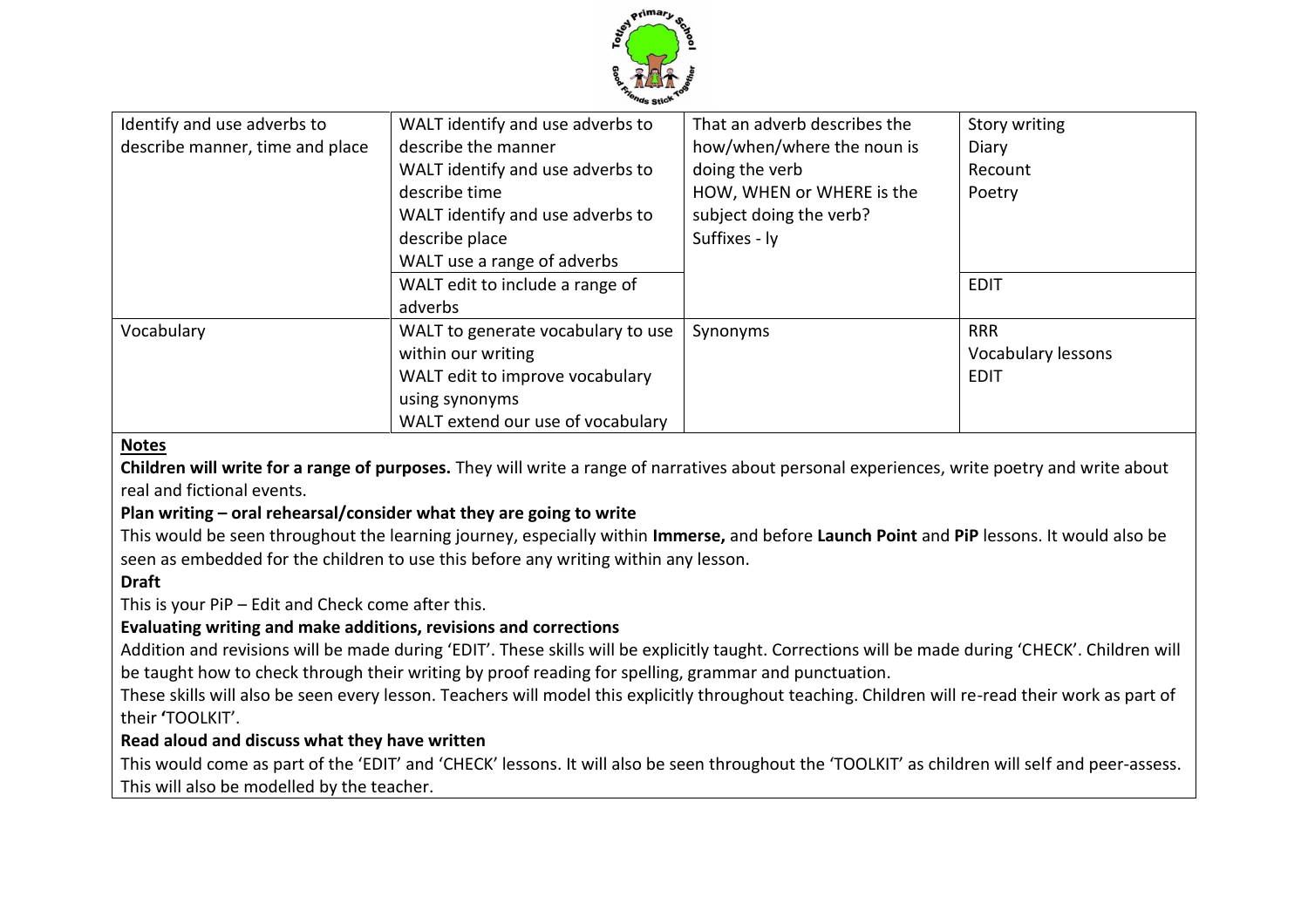

# **Spellings**

Spell by segmenting words into phonemes and representing these by graphemes, spelling many of these correctly and making phonetically plausible attempts at others. Spellings will be reiterated and consolidated within the teaching of English. These will be a focus during the 'Edit' stage.

## **Greater depth**

Add suffixes to spell most words correctly (-ment, -ness, -ful, -less, -ly)

## **Positive attitudes and stamina**

Positive attitudes will be developed throughout English learning. The school's behaviours for learning will be expected every lesson, and praised. Lessons will be engaging to ensure that children develop a love of writing.

It will be expected that children produce an extended piece of writing in line with the school's policy.

#### **Adjectives and verbs**

Teachers will use this vocabulary and encourage children to identify these during the majority of lessons.

#### **Greater depth – children will spend sufficient time editing work in 'TOOLKIT' lessons, and within the 'EDIT' stage.**

| <b>Retrieve, Revisit and Rehearse</b>    |                                                         |  |  |
|------------------------------------------|---------------------------------------------------------|--|--|
| Capital letters for proper nouns and 'I' | WALT add capital letters for proper nouns               |  |  |
|                                          | WALT add capital letters for the beginning of sentences |  |  |
| Identifying nouns                        | WALT identify nouns in a sentence                       |  |  |
| Identifying verbs                        | WALT identify verbs in a sentence                       |  |  |
| Identifying adverbs                      | WALT identify adverbs in a sentence                     |  |  |
| Identifying adjectives                   | WALT identify adjectives in a sentence                  |  |  |
| Question marks and exclamation marks     | WALT identify where question marks are needed           |  |  |
|                                          | WALT identify where exclamation marks are needed        |  |  |
| Identify where apostrophes are needed    | WALT use apostrophes for contractions                   |  |  |
| Add commas to separate items in a list   | WALT use commas in a list                               |  |  |
| Link sentences using a conjunction       | WALT identify where a conjunction is needed             |  |  |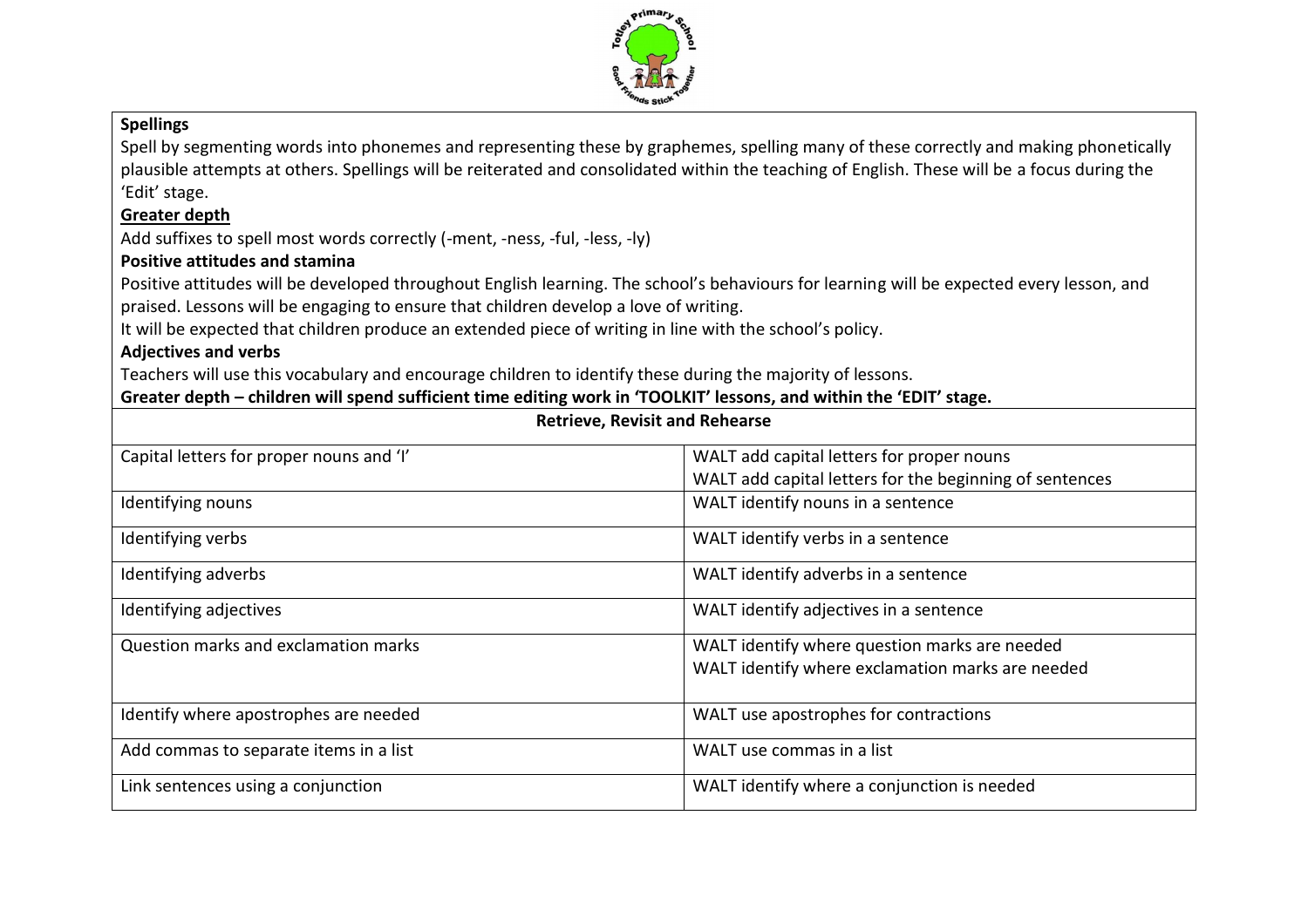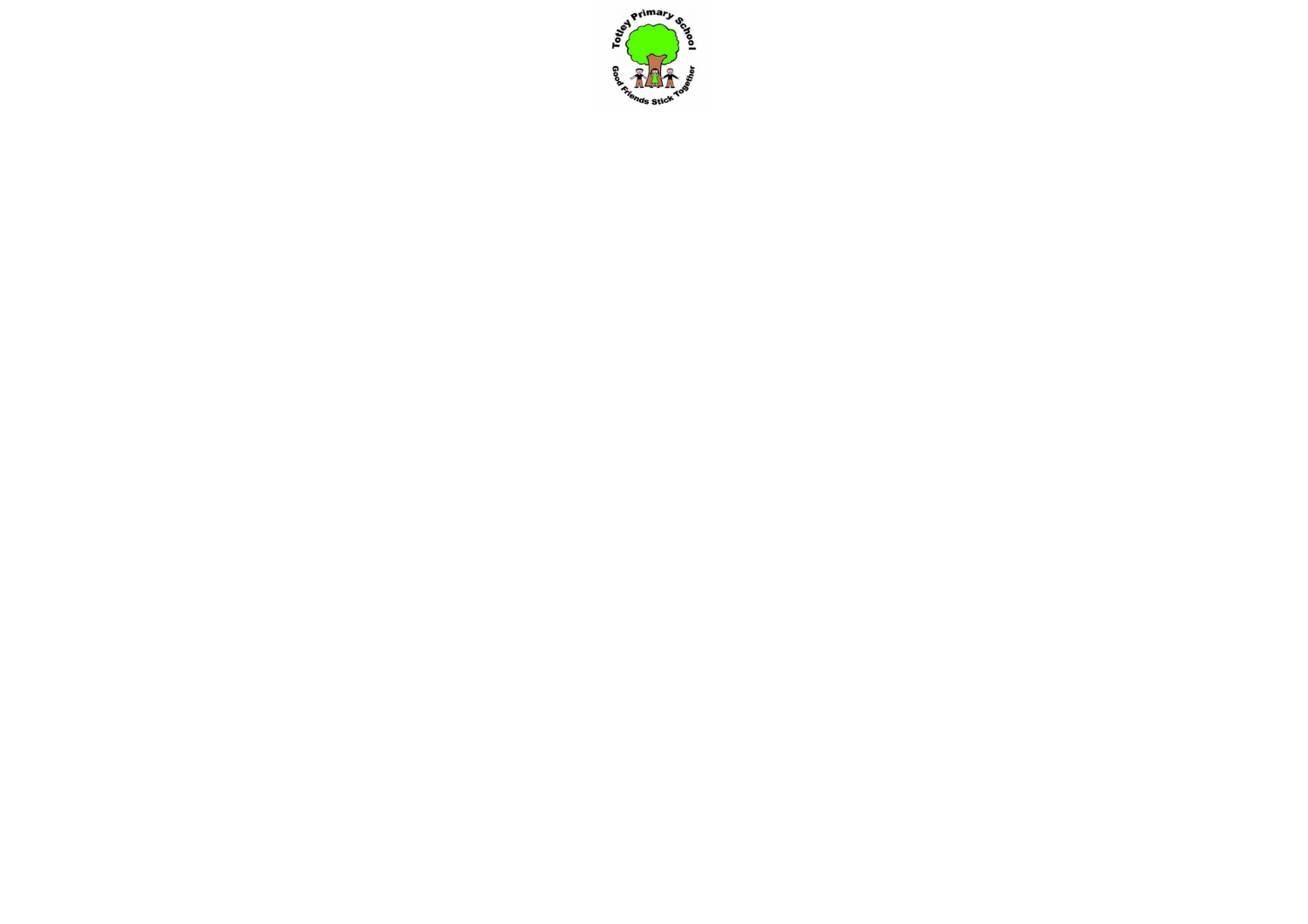

| Year <sub>3</sub>                                                                                                                                                                                                                                                                                |                                                                                                                                                                  |                                                                                                                                                            |                                                                               |
|--------------------------------------------------------------------------------------------------------------------------------------------------------------------------------------------------------------------------------------------------------------------------------------------------|------------------------------------------------------------------------------------------------------------------------------------------------------------------|------------------------------------------------------------------------------------------------------------------------------------------------------------|-------------------------------------------------------------------------------|
| Objective                                                                                                                                                                                                                                                                                        | <b>WALT</b>                                                                                                                                                      | Knowledge/terminology required                                                                                                                             | Appropriate<br>journey/context                                                |
| Form upper and lower case letters correctly,<br>using correct diagonal and horizontal stokes,<br>deciding when to join letters<br>Increase the legibility, consistency and quality<br>of their handwriting by following the Martin<br><b>Harvey Scheme</b>                                       | Name and use lower<br>case and capital letters                                                                                                                   | Follow the vocabulary used in the<br>scheme                                                                                                                | <b>Handwriting lessons</b><br>from scheme                                     |
| Express time, place and cause using<br>conjunctions (e.g. when, and, but, so, before,<br>after, while and because.)<br>This is when subordinate clauses come at the<br>end of sentences. Commas to mark clauses are<br>not introduced here initially.<br>A range of conjunctions are introduced. | WALT recognise and<br>use compound<br>sentences<br>WALT recognise and<br>use complex sentences<br>WALT use a range of<br>conjunctions to extend<br>our sentences | Clause (subject, verb and object)<br>What a conjunction is<br>Coordinating conjunctions<br>Subordinating conjunctions<br>Subordinate clause<br>Main clause | Recount<br>Diary writing<br>Non-chronological<br>report<br>Story<br>Biography |
|                                                                                                                                                                                                                                                                                                  | WALT edit to extend<br>sentences using<br>conjunctions<br>WALT edit to link<br>clauses using<br>conjunctions                                                     |                                                                                                                                                            | <b>EDIT</b>                                                                   |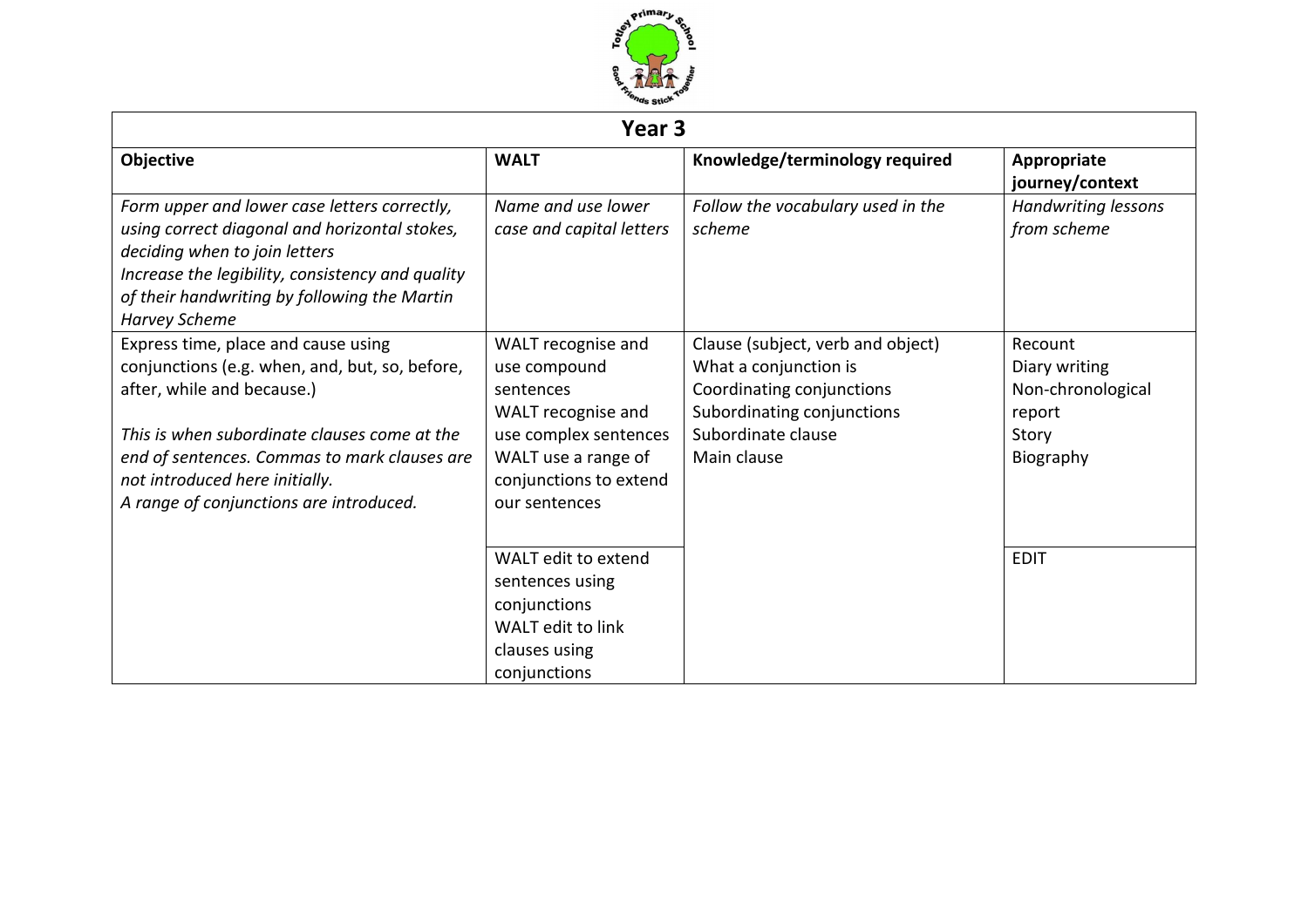

| Use adverbials (words and phrases) to describe<br>time, manner, place and reason<br>These will include the introduction of<br>adverbials as an umbrella term. This will<br>include words and phrases, but not clauses yet.<br>Children need to understand that an 'adverb' is<br>a type of 'adverbial'.<br>These are not introduced as fronted adverbials.                                                                                                       | WALT identify and use<br>adverbials (words and<br>phrases)<br>WALT use a range of<br>adverbials to describe<br><b>TRaMP</b><br>WALT add detail to my<br>sentences using<br>adverbials | What a phrase is<br>Adverbials (being words and phrases)<br>Suffixes (-ly for manner)<br>Prepositional phrases being adverbials | Story<br>Recounts<br>Poetry<br>Biography                                                             |
|------------------------------------------------------------------------------------------------------------------------------------------------------------------------------------------------------------------------------------------------------------------------------------------------------------------------------------------------------------------------------------------------------------------------------------------------------------------|---------------------------------------------------------------------------------------------------------------------------------------------------------------------------------------|---------------------------------------------------------------------------------------------------------------------------------|------------------------------------------------------------------------------------------------------|
|                                                                                                                                                                                                                                                                                                                                                                                                                                                                  | WALT edit my work to<br>include adverbials to<br>describe TRaMP                                                                                                                       |                                                                                                                                 | <b>EDIT</b>                                                                                          |
| Use prepositions (e.g. before, after, during,<br>and in) and prepositional phrases (e.g. on top<br>of and after that)<br>These are introduced as a type of adverbial.<br>Children should know that there are<br>prepositional words and phrases. Children<br>need to understand that a prepositional is<br>describing where or when; therefore, it is an<br>'adverbial'.<br>These are added within the sentence and not<br>introduced as fronted adverbials yet. | WALT identify and use<br>prepositions and<br>prepositional phrases<br>WALT add detail to our<br>sentences using<br>prepositions and<br>prepositional phrases                          | What a phrase is<br>Prepositions (words)<br>Prepositional phrase<br>Prepositions of time<br>Prepositions of place               | <b>Story writing</b><br>Non-chronological<br>report<br>Poetry                                        |
| Describe characters and settings<br>Describing settings using senses<br>Introducing similes                                                                                                                                                                                                                                                                                                                                                                      | <b>WALT</b> describe<br>characters<br>WALT describe settings                                                                                                                          | Expanded noun phrases<br>Prepositional phrases<br>Similes                                                                       | Story writing<br>Adventure stories<br>Stories from other<br>cultures<br><b>Historical narratives</b> |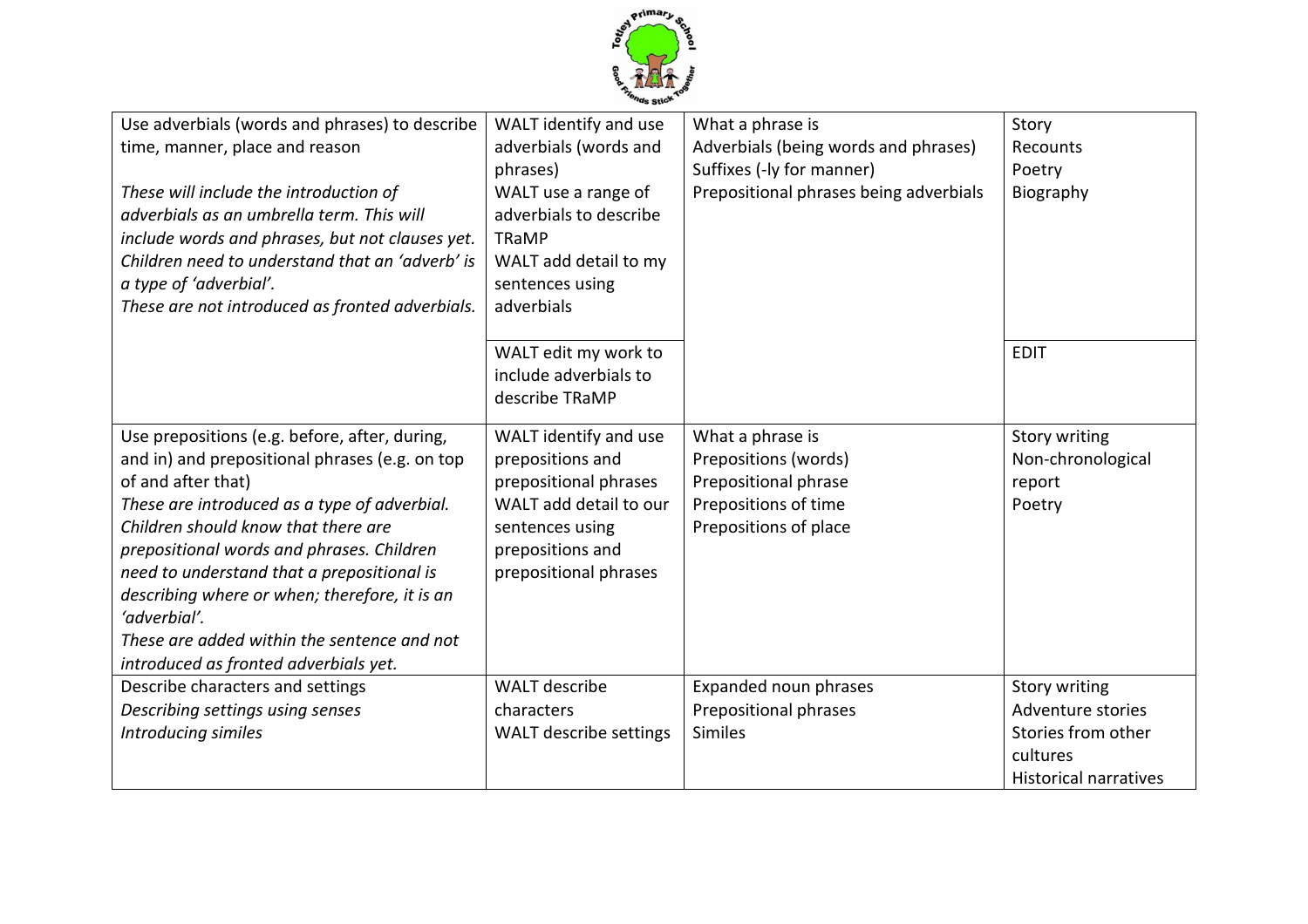

|                                                |                                   |                             | Myths and legends<br>Poetry |
|------------------------------------------------|-----------------------------------|-----------------------------|-----------------------------|
| Use paragraphs to group related material       | WALT group and<br>structure ideas |                             | All writing<br>News reports |
| Children need to use // to edit to include     | WALT write an                     |                             | Instructions                |
| paragraphs                                     | introduction                      |                             | Non-chronological           |
|                                                | WALT write a                      |                             | reports                     |
|                                                | summary/conclusion                |                             | <b>Explanation texts</b>    |
|                                                |                                   |                             | Biography                   |
|                                                | WALT edit to include              |                             | <b>EDIT</b>                 |
|                                                | paragraphs to show a              |                             |                             |
|                                                | change of time or place           |                             |                             |
| Use headings and subheadings                   | <b>WALT</b> use                   |                             | Non-chronological           |
| Children should understand the purpose of      | organisational devices            |                             | reports                     |
| these to aid the reader.                       | to structure our writing          |                             | <b>Explanation texts</b>    |
|                                                |                                   |                             | Biography                   |
| Use inverted commas to indicate direct speech  | WALT punctuate direct             | Inverted commas             | Story writing               |
| when the speech starts the sentence            | speech accurately                 | Reporting clause            |                             |
| Punctuation of speech including inverted       |                                   | Present tense within speech |                             |
| commas, punctuation within the speech marks    |                                   |                             |                             |
| and capital letter to begin speech.            |                                   |                             |                             |
| Children should be taught to continue the      |                                   |                             |                             |
| sentence with a reporting clause and this does |                                   |                             |                             |
| not need a capital letter ("Help!" shouted     |                                   |                             |                             |
| Adam.)                                         |                                   |                             |                             |
| Use subordinate fronted sentences              | WALT use subordinate              | Subordinate clauses         | Story writing               |
|                                                | clauses at the                    | Subordinating conjunctions  | Non-chronological           |
|                                                | beginning of sentences            | Marking clauses             | report                      |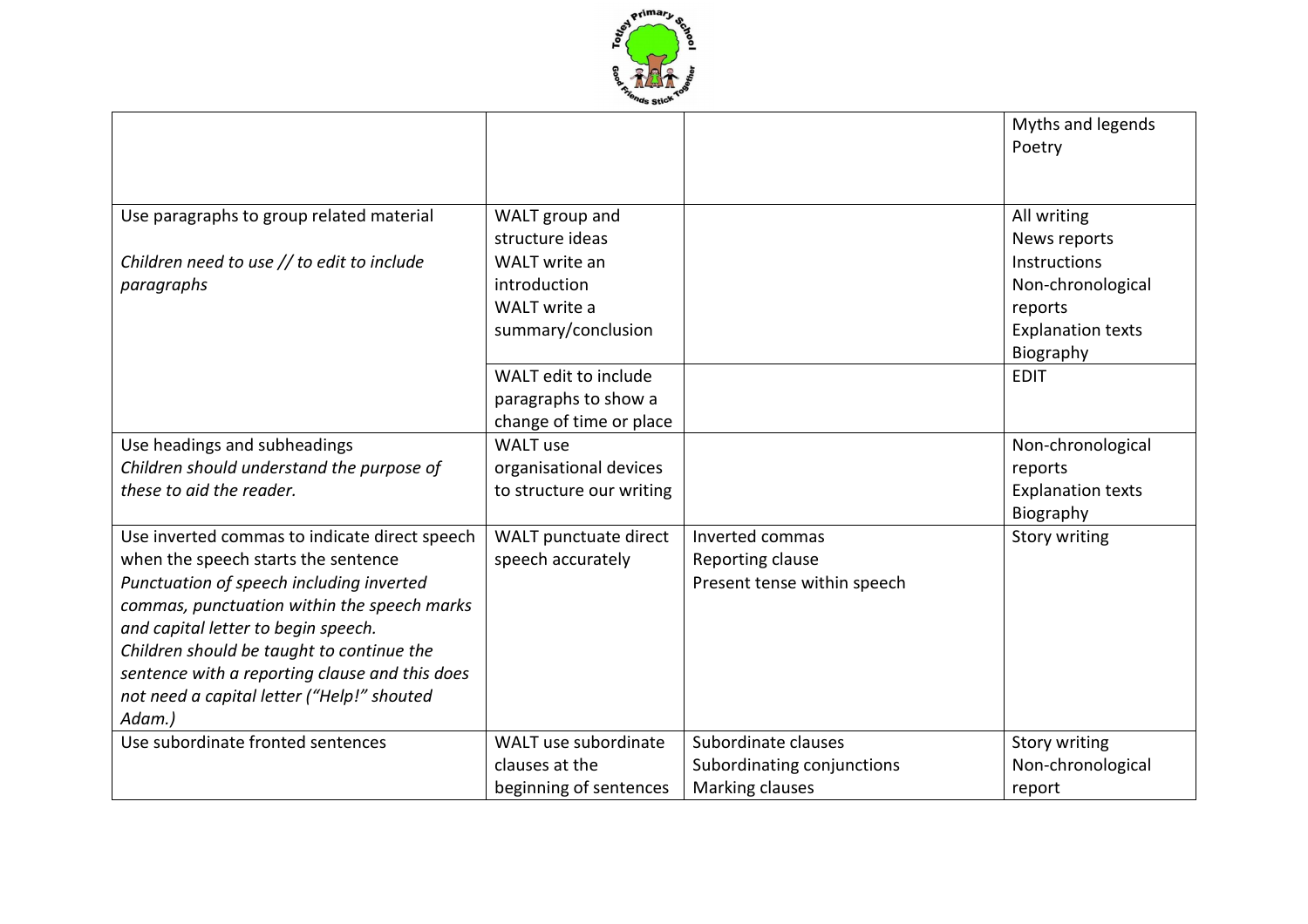

| Children are taught that the subordinate                 |                                              | Subject, verb and object                         | <b>Explanation texts</b>  |
|----------------------------------------------------------|----------------------------------------------|--------------------------------------------------|---------------------------|
| clause can be moved to the beginning of the              |                                              |                                                  |                           |
| sentence. A comma is then needed to mark the             |                                              |                                                  |                           |
| clauses.                                                 | WALT edit to use                             |                                                  | <b>EDIT</b>               |
|                                                          | subordinate fronted                          |                                                  |                           |
|                                                          | sentences                                    |                                                  |                           |
| Vocabulary                                               | WALT to generate                             | Synonyms                                         | <b>RRR</b>                |
|                                                          | vocabulary to use                            |                                                  | <b>Vocabulary lessons</b> |
|                                                          | within our writing                           |                                                  | <b>EDIT</b>               |
|                                                          | WALT edit to improve                         |                                                  |                           |
|                                                          | vocabulary using                             |                                                  |                           |
|                                                          | synonyms                                     |                                                  |                           |
|                                                          | WALT extend our use                          |                                                  |                           |
|                                                          | of vocabulary                                |                                                  |                           |
|                                                          | Discrete objectives - these will become RRRs |                                                  |                           |
| Use the present perfect verb forms                       |                                              | WALT identify and use present perfect verb forms |                           |
| Tom has baked a cake. This is present perfect.           |                                              |                                                  |                           |
| Tom baked a cake. This is past simple.                   |                                              |                                                  |                           |
| Plural possession                                        |                                              | WALT use apostrophes to show plural possession   |                           |
| The boys' toilets are flooded.                           |                                              |                                                  |                           |
|                                                          | <b>Retrieve, Revisit and Rehearse</b>        |                                                  |                           |
| Use apostrophes to indicate singular possession          |                                              | WALT use apostrophes to show possession          |                           |
| Use apostrophes for omission                             |                                              | WALT use apostrophes to show omission            |                           |
| Identify word classes (verb, adverb, adjective and noun) |                                              | WALT identify word classes                       |                           |
| This needs to be within the context of a sentence        |                                              |                                                  |                           |
| Commas in a list                                         |                                              | WALT use commas in a list                        |                           |
| Functions of a sentence                                  |                                              | WALT identify functions of a sentence            |                           |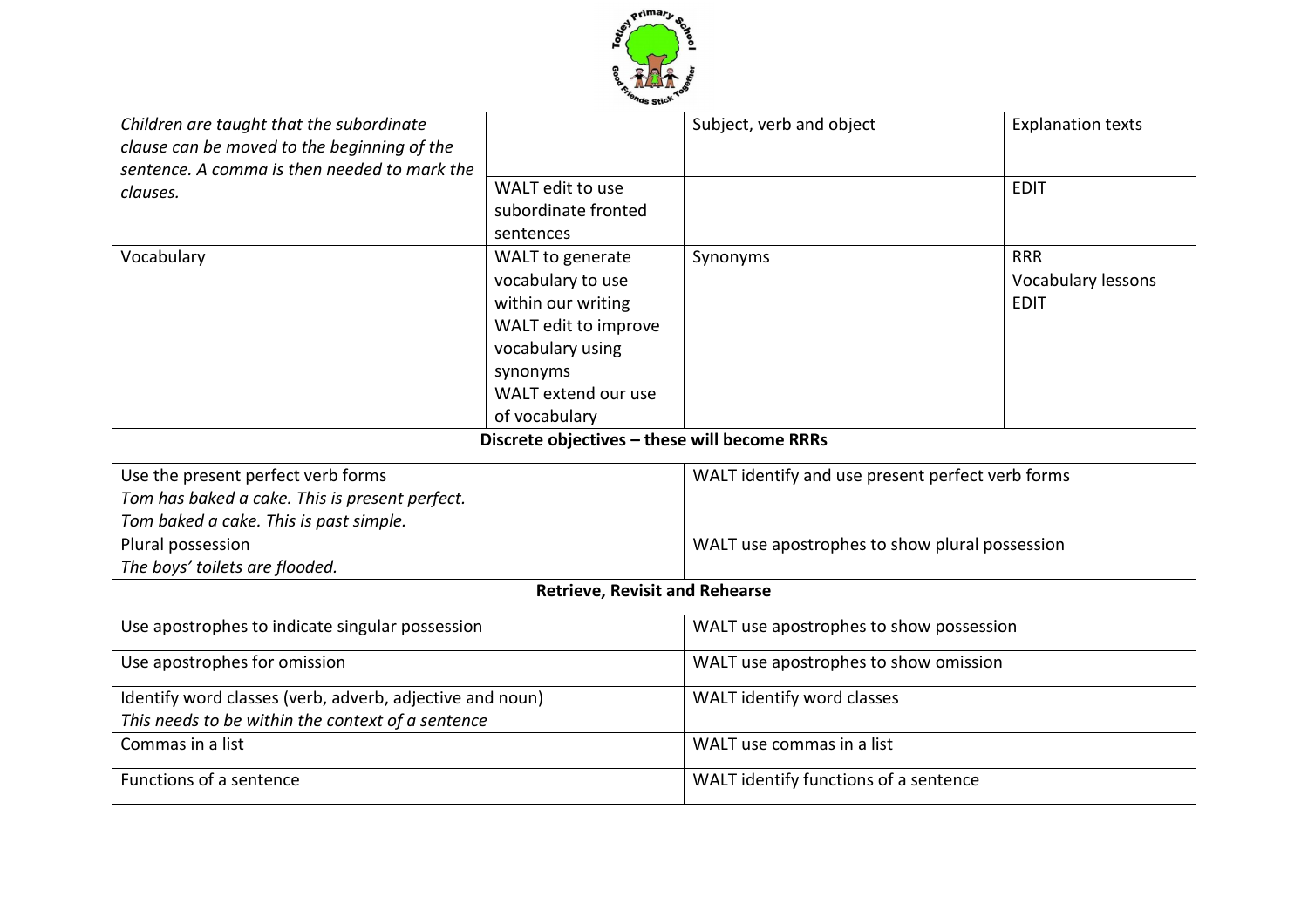

| Exclamations, questions, statements and commands                  |                                                             |
|-------------------------------------------------------------------|-------------------------------------------------------------|
| Verb forms                                                        | WALT identify varied verb forms                             |
| Recap on present vs past                                          |                                                             |
| Recap on present progressive vs present simple                    |                                                             |
| Past progressive vs past simple                                   |                                                             |
| Write from memory simple sentences, dictated by the teacher, that | WALT accurately write a sentence which has been dictated by |
| include words and punctuation taught so far.                      | the teacher                                                 |
| Use expanded noun phrases to add detail                           | WALT use expanded noun phrases                              |
| Identify the subject, verb and object                             | WALT identify the subject, verb and object in a sentence    |
| Understand the difference between a phrase and a clause           | WALT differentiate between a phrase and a clause            |
| Identify main and subordinate clauses                             | WALT differentiate between main and subordinate clauses     |

**Children will write for a range of purposes.** They will write a range of narratives about personal experiences, write poetry and write about real and fictional events.

#### **Plan writing – oral rehearsal/consider what they are going to write**

This would be seen throughout the learning journey, especially within **Immerse,** and before **Launch Point** and **PiP** lessons. It would also be seen as embedded for the children to use this before any writing within any lesson.

#### **Draft**

This is your PiP – Edit and Check come after this.

#### **Evaluating writing and make additions, revisions and corrections**

Addition and revisions will be made during 'EDIT'. These skills will be explicitly taught. Corrections will be made during 'CHECK'. Children will be taught how to check through their writing by proof reading for spelling, grammar and punctuation.

These skills will also be seen every lesson. Teachers will model this explicitly throughout teaching. Children will re-read their work as part of their **'**TOOLKIT'.

#### **Read aloud and discuss what they have written**

This would come as part of the 'EDIT' and 'CHECK' lessons. It will also be seen throughout the 'TOOLKIT' as children will self and peer-assess. This will also be modelled by the teacher.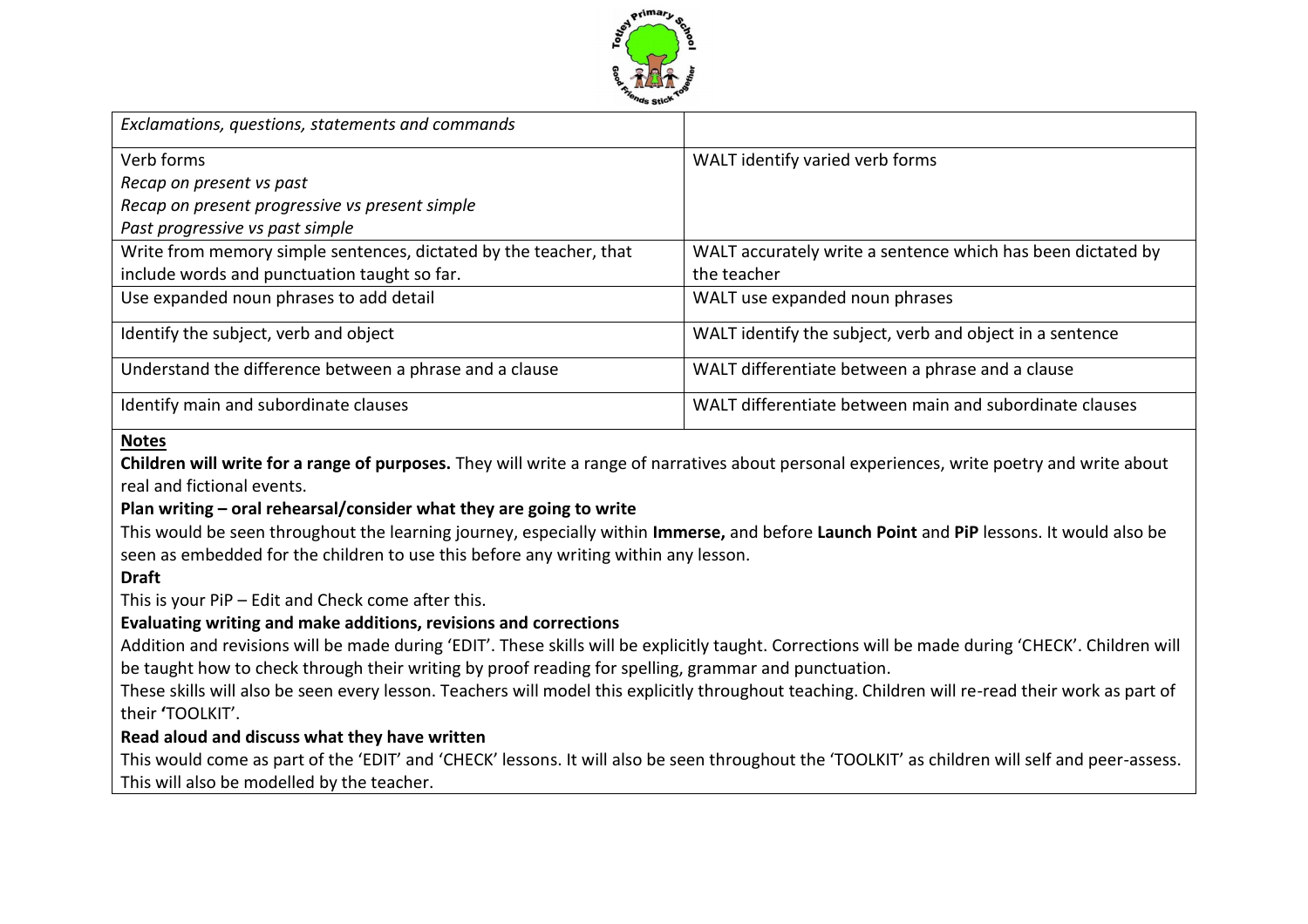

# **Spellings**

Spell further homophones.

Spell words that are often misspelt.

Use the first 2 or 3 letters of a word to check its meaning in a dictionary.

Use further prefixes and suffixes and understand how to add them.

Write from memory simple sentences, dictated by the teacher, that include words and punctuation taught so far.

## **Positive attitudes and stamina**

Positive attitudes will be developed throughout English learning. The school's behaviours for learning will be expected every lesson and praised. Lessons will be engaging to ensure that children develop a love of writing.

It will be expected that children produce an extended piece of writing in line with the school's policy.

## **Adjectives, verbs, nouns, adverbs, prepositions and determiners**

Teachers will use this vocabulary and encourage children to identify these during the majority of lessons.

**Greater depth – children will spend sufficient time editing work in 'TOOLKIT' lessons, and within the 'EDIT' stage.**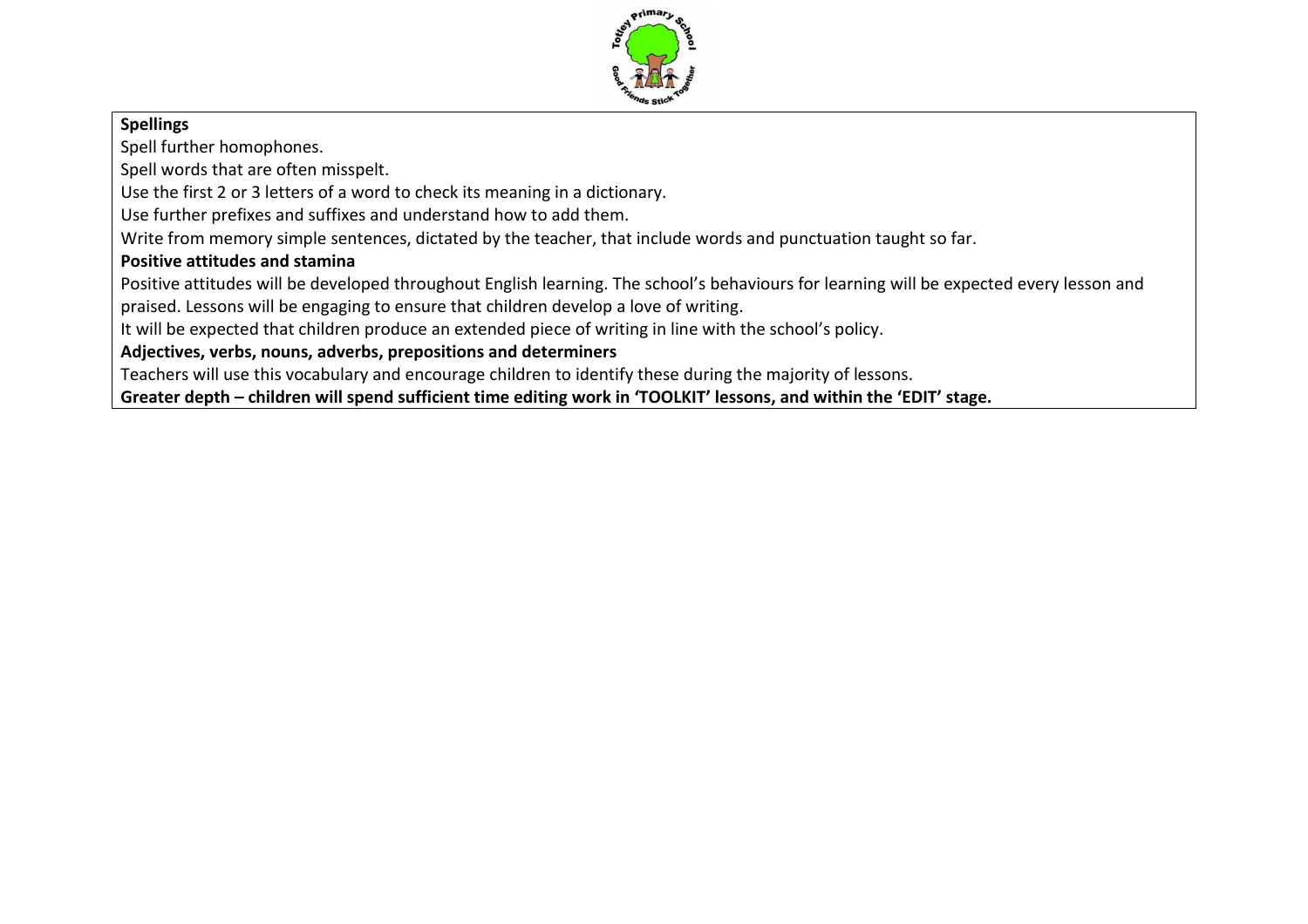

| Year 4                                                                                                                                                                                                                                                                                                                                                                       |                                                                                                                                                                                                                     |                                                                                                                                         |                                                                                                    |
|------------------------------------------------------------------------------------------------------------------------------------------------------------------------------------------------------------------------------------------------------------------------------------------------------------------------------------------------------------------------------|---------------------------------------------------------------------------------------------------------------------------------------------------------------------------------------------------------------------|-----------------------------------------------------------------------------------------------------------------------------------------|----------------------------------------------------------------------------------------------------|
| Objective                                                                                                                                                                                                                                                                                                                                                                    | <b>WALT</b>                                                                                                                                                                                                         | Knowledge/terminology required                                                                                                          | Appropriate<br>journey/context                                                                     |
| Form upper and lower case letters correctly,<br>using correct diagonal and horizontal stokes,<br>deciding when to join letters<br>Increase the legibility, consistency and quality<br>of their handwriting by following the Martin<br><b>Harvey Scheme</b>                                                                                                                   | Name and use lower<br>case and capital letters                                                                                                                                                                      | Follow the vocabulary used in the<br>scheme                                                                                             | <b>Handwriting lessons</b><br>from scheme                                                          |
| Use a range of conjunctions (e.g. when, and,<br>but, so, before, after, while and because.)<br>Build on the conjunctions mentioned above,<br>introducing a range of subordinating and<br>coordinating conjunctions.<br>Children are reminded that the subordinate<br>clause can be moved to the beginning of the<br>sentence. A comma is then needed to mark the<br>clauses. | WALT use a range of<br>compound sentences<br>WALT use a range of<br>complex sentences<br>WALT use a range of<br>conjunctions to extend<br>our sentences<br>WALT vary the position<br>of clauses in our<br>sentences | Subject, verb, object<br>What a clause is<br>Main clause<br>Subordinate clause<br>Subordinating conjunction<br>Coordinating conjunction | Any                                                                                                |
| A range of conjunctions are introduced.<br>Children will be using subordinate fronted<br>sentences as part of their range of sentence<br>structures.                                                                                                                                                                                                                         | WALT edit to include a<br>range of sentence<br>structures                                                                                                                                                           |                                                                                                                                         | <b>EDIT</b>                                                                                        |
| Use prepositions (e.g. before, after, during,<br>and in) and prepositional phrases (e.g. on top<br>of and after that)<br>These are taught as a type of adverbial.<br>Children should know that there are<br>prepositional words and phrases. Children                                                                                                                        | WALT use prepositional<br>phrases                                                                                                                                                                                   | Difference between a phrase and a<br>clause<br>Adverbials<br>That an adverbial describes where                                          | Story writing<br>Recount<br><b>Historical narratives</b><br>Myths and legends<br>Adventure stories |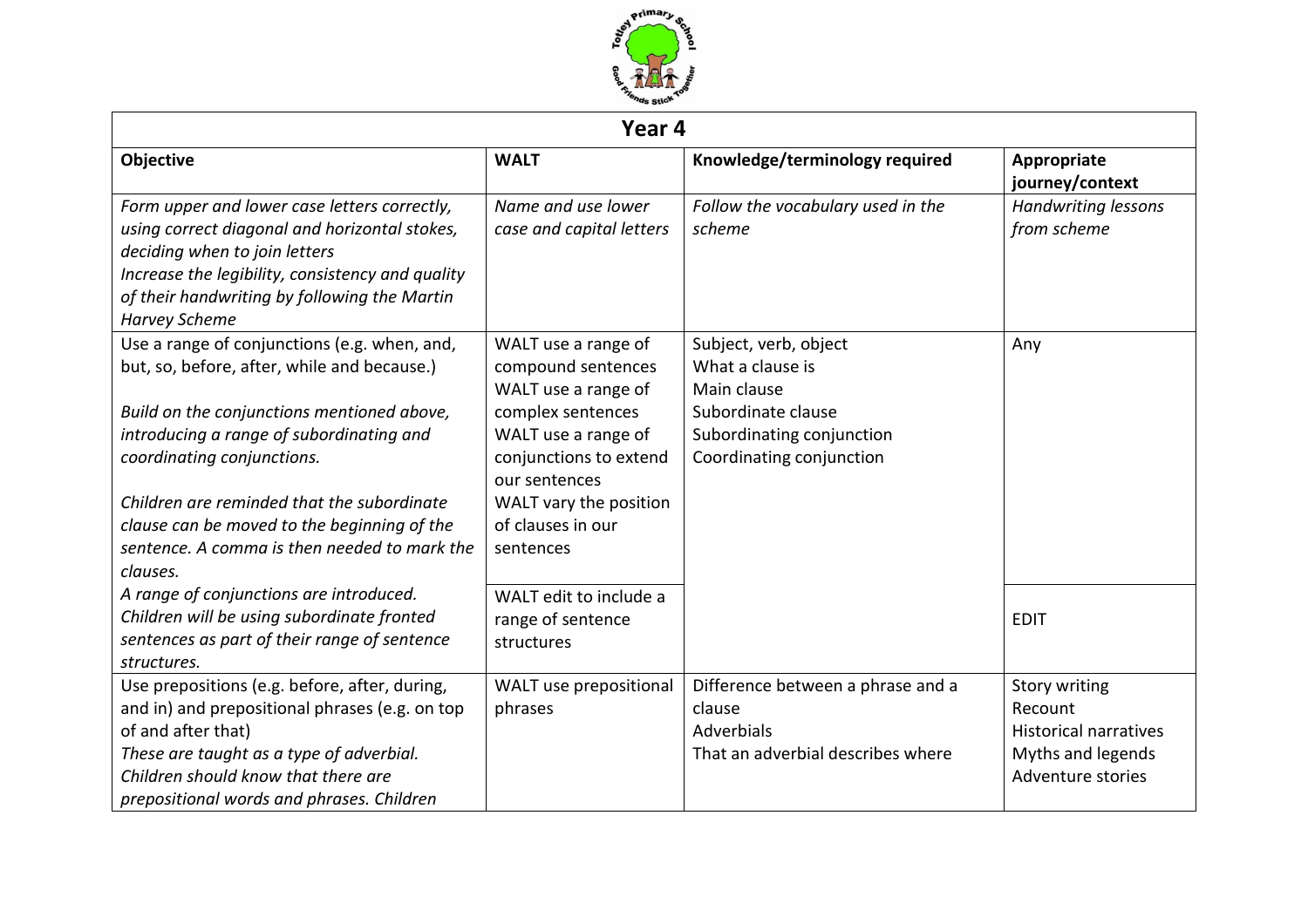

| need to understand that a prepositional is<br>describing where or when; therefore, it is an<br>'adverbial'.                                                                                                                                                                                              |                                                                                                              |                                                                                      | Stories from other<br>cultures                                                                                                                                                                                           |
|----------------------------------------------------------------------------------------------------------------------------------------------------------------------------------------------------------------------------------------------------------------------------------------------------------|--------------------------------------------------------------------------------------------------------------|--------------------------------------------------------------------------------------|--------------------------------------------------------------------------------------------------------------------------------------------------------------------------------------------------------------------------|
| Use fronted adverbials (words and phrases) to<br>describe time, manner, place and reason<br>This needs to build on the Y3 'adverbial'<br>objective.<br>Children need to understand that an 'adverb' is<br>a type of 'adverbial'.<br>Children are taught to use a comma following<br>a fronted adverbial. | WALT use a range of<br>fronted adverbials<br>WALT edit to include a<br>range of fronted<br>adverbials        | <b>TRaMP</b><br>Adverbials include words and phrases<br>What a comma looks like      | Story<br>Diary<br>News report<br><b>Historical narratives</b><br>Myths and legends<br>Non-chronological<br>report<br>Instructional writing<br>Poetry<br>Biography<br>Adventure stories<br>Stories from other<br>cultures |
| Describe characters and settings<br>Describing settings using senses<br>Introducing metaphors and personification<br>Use paragraphs to group related material                                                                                                                                            | <b>WALT</b> describe<br>characters<br>WALT describe settings<br>WALT edit to include<br>paragraphs to show a | Expanded noun phrases<br>Prepositional phrases<br><b>Similes</b><br><b>Metaphors</b> | Story<br>Descriptive narratives<br>Poetry<br><b>Historical narratives</b><br>Myths and legends<br>Adventure stories<br>Stories from other<br>cultures<br><b>EDIT</b><br>Poetry                                           |
| Children need to use // to edit to include<br>paragraphs                                                                                                                                                                                                                                                 | change of time or place                                                                                      |                                                                                      |                                                                                                                                                                                                                          |
| Structure writing appropriately                                                                                                                                                                                                                                                                          | WALT write an<br>introduction                                                                                | The purpose of an introduction<br>The purpose of a summary/conclusion                | Instructional writing<br>News reports                                                                                                                                                                                    |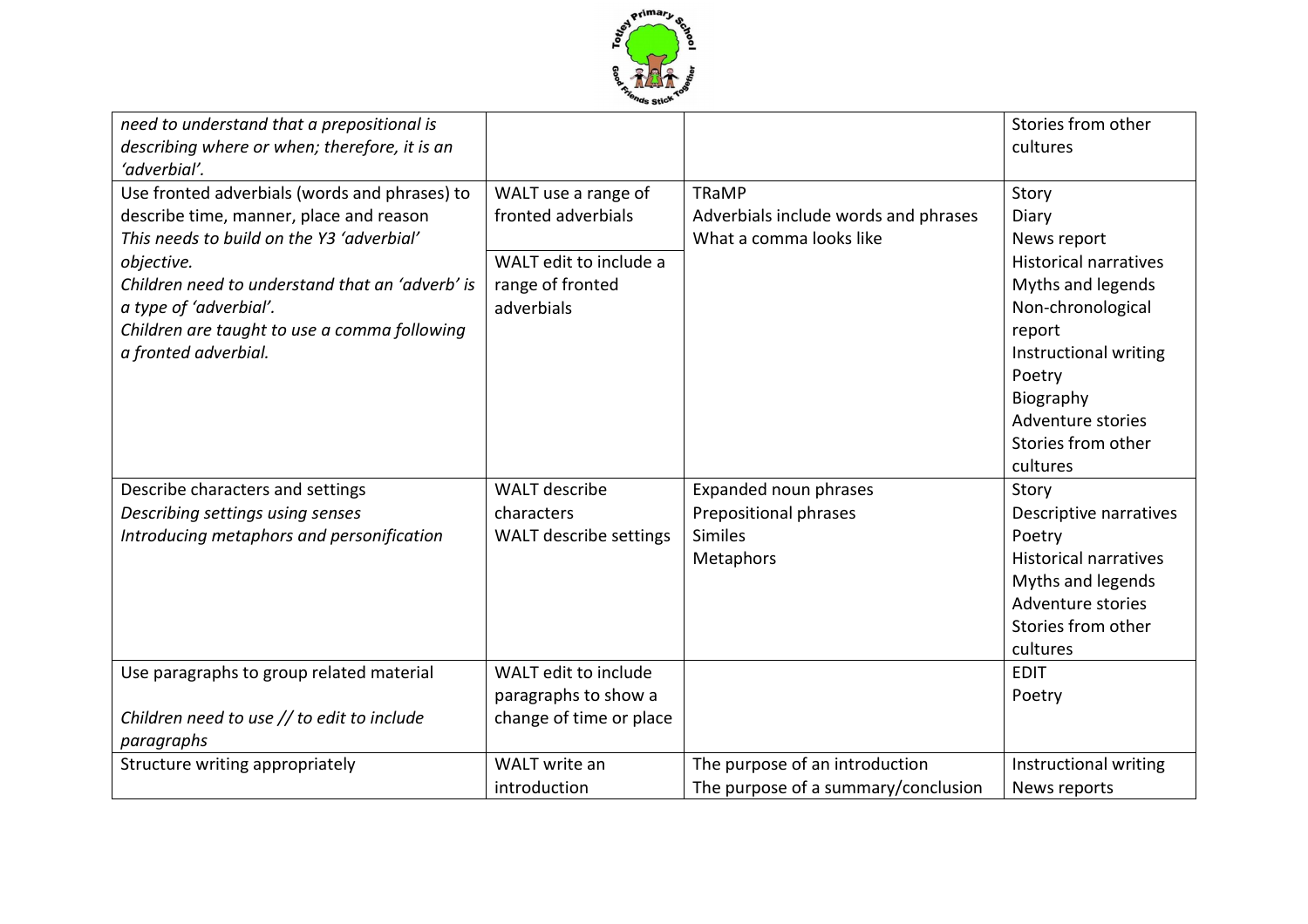

| Children should understand that the<br>introduction briefly informs the readers of<br><b>WWWWW</b>                                                                                                                                                                                                                                                                                                                                                                                                                                                          | WALT write a<br>summary/conclusion                                                                                   |                                     | Non-chronological<br>reports<br><b>Explanation texts</b>                                                                         |
|-------------------------------------------------------------------------------------------------------------------------------------------------------------------------------------------------------------------------------------------------------------------------------------------------------------------------------------------------------------------------------------------------------------------------------------------------------------------------------------------------------------------------------------------------------------|----------------------------------------------------------------------------------------------------------------------|-------------------------------------|----------------------------------------------------------------------------------------------------------------------------------|
|                                                                                                                                                                                                                                                                                                                                                                                                                                                                                                                                                             |                                                                                                                      |                                     | Letter writing<br>Biography                                                                                                      |
| Use topic sentences to introduce paragraphs                                                                                                                                                                                                                                                                                                                                                                                                                                                                                                                 | WALT use topic<br>sentence to introduce<br>paragraphs                                                                |                                     | Instructional writing<br>News reports<br>Non-chronological<br>reports<br><b>Explanation texts</b><br>Letter writing<br>Biography |
| Use inverted commas to indicate direct speech<br>when the speech starts the sentence<br>Punctuation of speech including inverted<br>commas, punctuation within the speech marks<br>and capital letter to begin speech.<br>Children should be taught to continue the<br>sentence with a reporting clause and this does<br>not need a capital letter ("Help!" shouted<br>Adam.)<br>Children should also be taught that following a<br>reporting clause at the beginning of a<br>sentence, a comma is needed before the<br>speech (e.g. Adam shouted, "Help!") | <b>WALT</b> include<br>accurately punctuated<br>dialogue<br>WALT vary the position<br>of speech within a<br>sentence | Inverted commas<br>Reporting clause | <b>Story writing</b><br>Adventure stories<br>Stories from other<br>cultures<br><b>Historical narratives</b><br>Myths and legends |
| Use the full range of punctuation taught CLs.?<br>!, "                                                                                                                                                                                                                                                                                                                                                                                                                                                                                                      | WALT edit to ensure<br>that punctuation is<br>accurate                                                               |                                     | <b>EDIT</b>                                                                                                                      |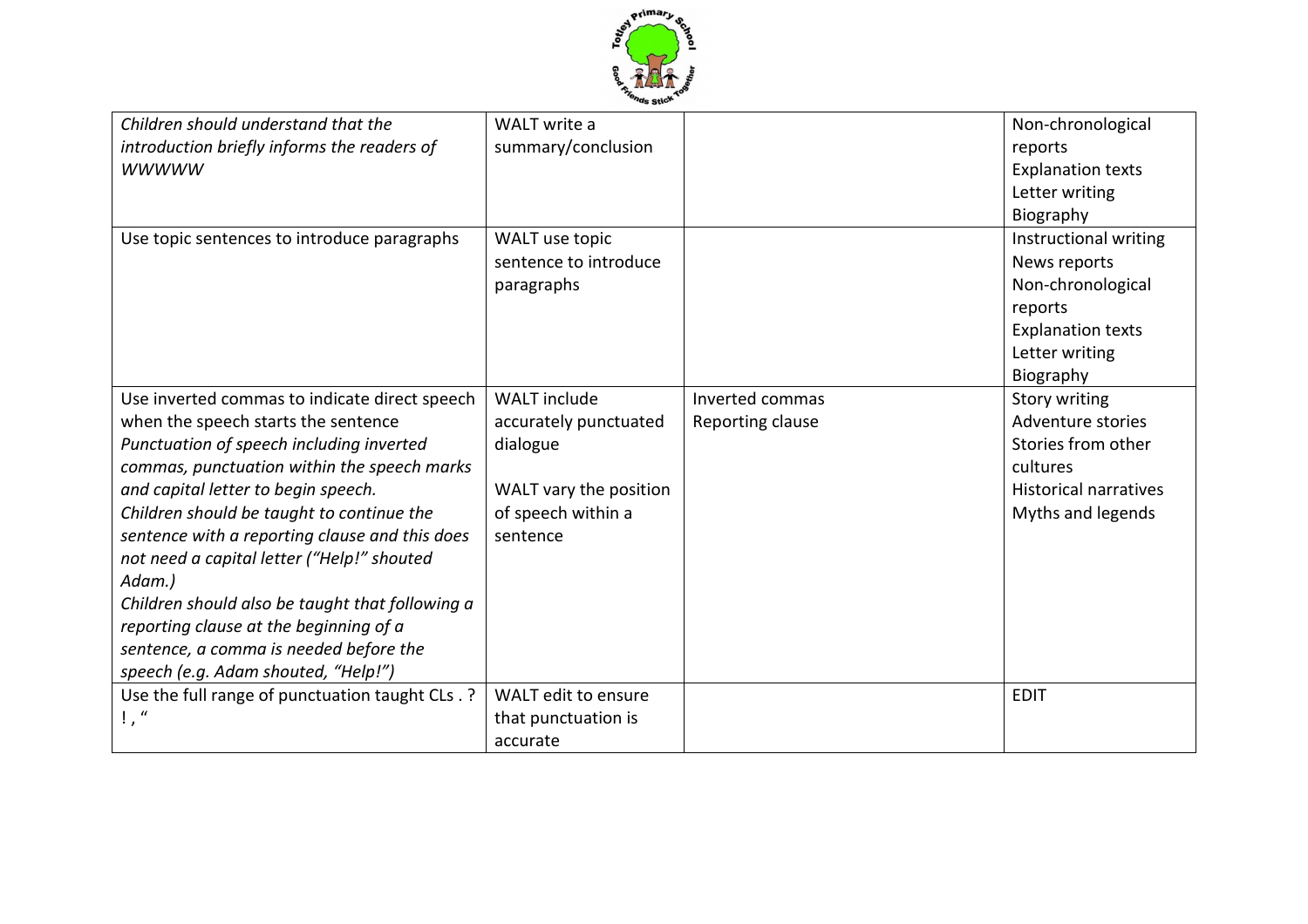

| Vocabulary                                               | WALT to generate                             | Synonyms                                            | <b>RRR</b>                |
|----------------------------------------------------------|----------------------------------------------|-----------------------------------------------------|---------------------------|
|                                                          | vocabulary to use                            |                                                     | <b>Vocabulary lessons</b> |
|                                                          | within our writing                           |                                                     | <b>EDIT</b>               |
|                                                          | WALT edit to improve                         |                                                     |                           |
|                                                          | vocabulary using                             |                                                     |                           |
|                                                          | synonyms                                     |                                                     |                           |
|                                                          | WALT extend our use                          |                                                     |                           |
|                                                          | of vocabulary                                |                                                     |                           |
|                                                          | Discrete objectives - these will become RRRs |                                                     |                           |
| Identify and use different types of determiners          |                                              | WALT identify and use types of determiners          |                           |
|                                                          |                                              |                                                     |                           |
| Distinguish between types of nouns                       |                                              | WALT differentiate between different types of nouns |                           |
| Proper, common, abstract and collective                  |                                              |                                                     |                           |
|                                                          | <b>Retrieve, Revisit and Rehearse</b>        |                                                     |                           |
| Use apostrophes to indicate singular possession          |                                              | WALT use apostrophes to show possession             |                           |
| Use apostrophes for omission                             |                                              | WALT use apostrophes to show omission               |                           |
| Identify word classes (verb, adverb, adjective and noun) |                                              | WALT identify word classes                          |                           |
| This needs to be within the context of a sentence        |                                              |                                                     |                           |
| Commas in a list                                         |                                              | WALT use commas in a list                           |                           |
| Functions of a sentence                                  |                                              | WALT identify functions of a sentence               |                           |
| Exclamations, questions, statements and commands         |                                              |                                                     |                           |
| Plural possession                                        |                                              | WALT use apostrophes to show plural possession      |                           |
| Verb forms                                               |                                              | WALT identify varied verb forms                     |                           |
| Recap on present vs past                                 |                                              |                                                     |                           |
| Recap on present progressive vs present simple           |                                              |                                                     |                           |
| Past progressive vs past simple                          |                                              |                                                     |                           |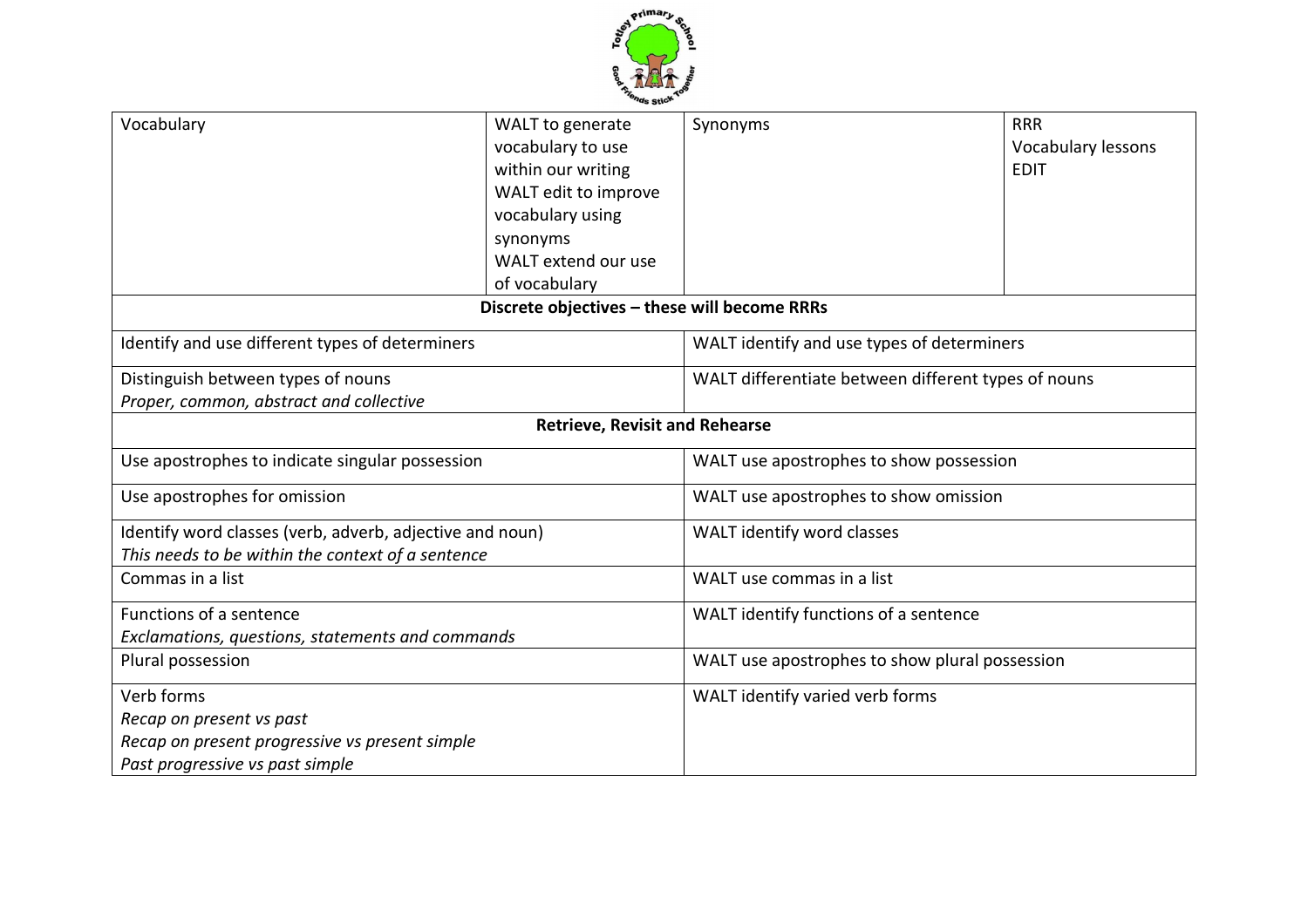

| Write from memory simple sentences, dictated by the teacher, that | WALT accurately write a sentence which has been dictated by |
|-------------------------------------------------------------------|-------------------------------------------------------------|
| include words and punctuation taught so far.                      | the teacher                                                 |
| Use expanded noun phrases to add detail                           | WALT use expanded noun phrases                              |
| Identify the subject, verb and object                             | WALT identify the subject, verb and object in a sentence    |
| Understand the difference between a phrase and a clause           | WALT differentiate between a phrase and a clause            |
| Identify main and subordinate clauses                             | WALT differentiate between main and subordinate clauses     |

**Children will write for a range of purposes.** They will write a range of narratives about personal experiences, write poetry and write about real and fictional events.

#### **Plan writing – oral rehearsal/consider what they are going to write**

This would be seen throughout the learning journey, especially within **Immerse,** and before **Launch Point** and **PiP** lessons. It would also be seen as embedded for the children to use this before any writing within any lesson.

#### **Draft**

This is your PiP – Edit and Check come after this.

#### **Evaluating writing and make additions, revisions and corrections**

Addition and revisions will be made during 'EDIT'. These skills will be explicitly taught. Corrections will be made during 'CHECK'. Children will be taught how to check through their writing by proof reading for spelling, grammar and punctuation.

These skills will also be seen every lesson. Teachers will model this explicitly throughout teaching. Children will re-read their work as part of their **'**TOOLKIT'.

#### **Read aloud and discuss what they have written**

This would come as part of the 'EDIT' and 'CHECK' lessons. It will also be seen throughout the 'TOOLKIT' as children will self and peer-assess. This will also be modelled by the teacher.

## **Spellings**

Spell further homophones.

Spell words that are often misspelt.

Use the first 2 or 3 letters of a word to check its meaning in a dictionary.

Use further prefixes and suffixes and understand how to add them.

Write from memory simple sentences, dictated by the teacher, that include words and punctuation taught so far.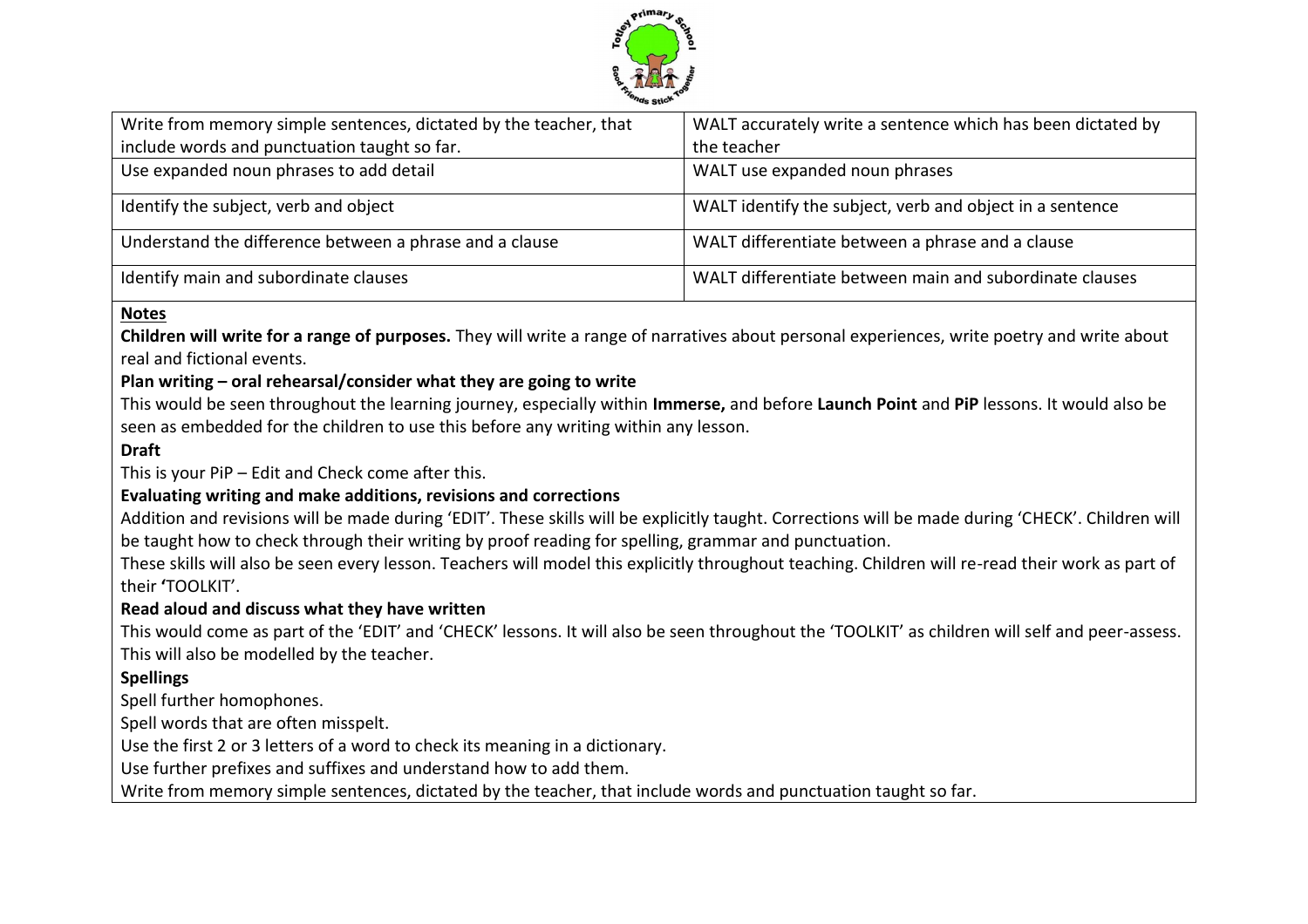

## **Positive attitudes and stamina**

Positive attitudes will be developed throughout English learning. The school's behaviours for learning will be expected every lesson and praised. Lessons will be engaging to ensure that children develop a love of writing.

It will be expected that children produce an extended piece of writing in line with the school's policy.

**Adjectives, verbs, nouns, adverbs, prepositions and determiners**

Teachers will use this vocabulary and encourage children to identify these during the majority of lessons.

**Greater depth – children will spend sufficient time editing work in 'TOOLKIT' lessons, and within the 'EDIT' stage.**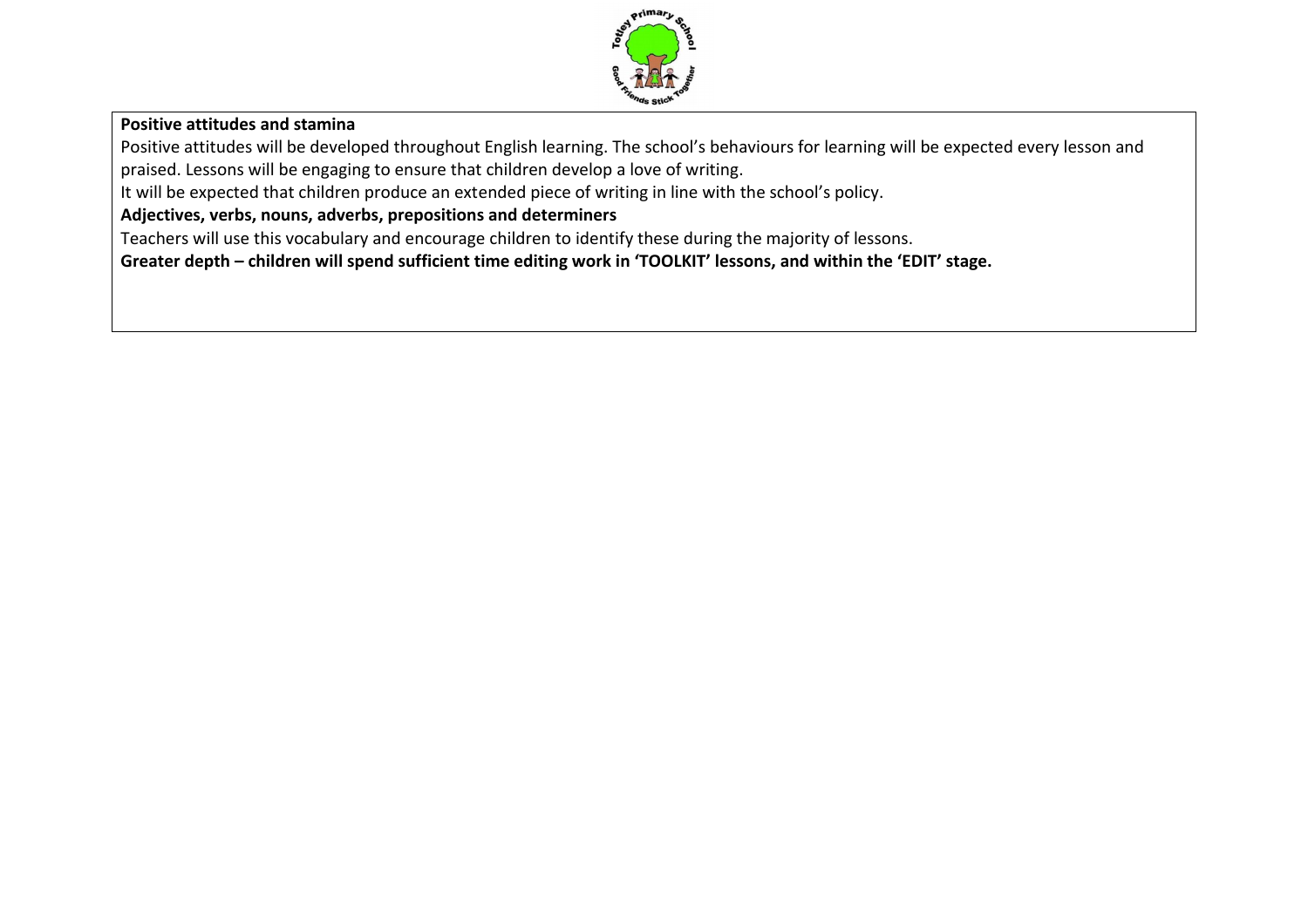

| Year 5                                                                                                                          |                                                            |                                                                                                   |                                                                              |
|---------------------------------------------------------------------------------------------------------------------------------|------------------------------------------------------------|---------------------------------------------------------------------------------------------------|------------------------------------------------------------------------------|
| Objective                                                                                                                       | <b>WALT</b>                                                | Knowledge/terminology required                                                                    | Appropriate<br>journey/context                                               |
| Form upper- and lower-case letters correctly,<br>using correct diagonal and horizontal stokes,<br>deciding when to join letters | Name and use lower<br>case and capital letters             | Follow the vocabulary used in the<br>scheme                                                       | <b>Handwriting lessons</b><br>from scheme                                    |
| Increase the legibility, consistency and quality<br>of their handwriting by following the Martin<br><b>Harvey Scheme</b>        |                                                            |                                                                                                   |                                                                              |
| Relative clauses beginning with who, which,<br>where, whose, that                                                               | WALT to use relative<br>clauses to describe the<br>subject | What a clause is<br>Relative pronoun<br>Parenthesis<br>That the relative pronoun refers to the    | <b>Story writing</b><br>Writing involving the<br>description of<br>character |
| Commas and brackets to indicate parenthesis                                                                                     | WALT relative clause to<br>add detail to a noun            | subject of the main clause, and so acts<br>as the subject within this relative clause             | Non-chronological<br>reports                                                 |
| Introduce non-restrictive (adjective clause) at<br>this point                                                                   | WALT use punctuation<br>to indicate parenthesis            | That a relative clause is a type of<br>subordinate clause<br>That a relative clause is punctuated | <b>Explanation texts</b>                                                     |
| Initially teach relative clauses to add                                                                                         |                                                            | with commas (introduced with non-                                                                 |                                                                              |
| description to the subject                                                                                                      | Challenge<br><b>WALT</b> use relative                      | restrictive relative clauses)                                                                     |                                                                              |
| NB. The relative pronoun 'that' is not                                                                                          | clauses with omitted                                       | That brackets or commas can be used                                                               |                                                                              |
| appropriate for non-restrictive relative clauses                                                                                | relative pronouns                                          | to mark parenthesis                                                                               |                                                                              |
|                                                                                                                                 | WALT edit to include                                       |                                                                                                   | <b>EDIT</b>                                                                  |
|                                                                                                                                 | relative clauses to                                        |                                                                                                   |                                                                              |
|                                                                                                                                 | describe nouns                                             |                                                                                                   |                                                                              |
| Cohesive devices                                                                                                                | <b>WALT structure writing</b>                              |                                                                                                   | Planning session                                                             |
| Linking ideas using adverbials                                                                                                  | to ensure an                                               |                                                                                                   | All                                                                          |
|                                                                                                                                 | appropriate structure                                      |                                                                                                   |                                                                              |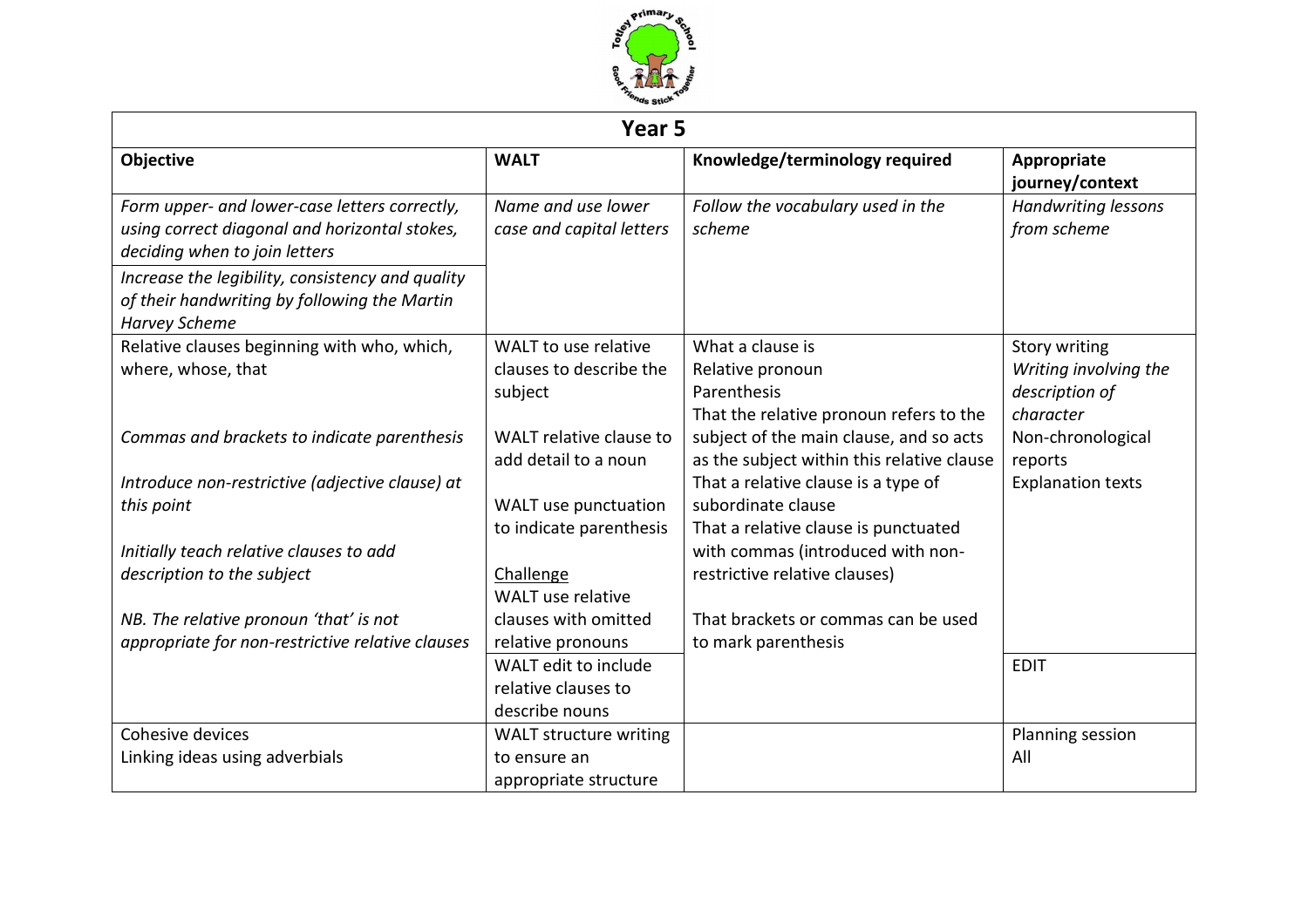

| Structuring writing will include teaching how     | WALT use conjunctive     | What a conjunctive adverb it           | Formal writing               |
|---------------------------------------------------|--------------------------|----------------------------------------|------------------------------|
| to write introductions and linking conclusions,   | adverbs to link          | That conjunctive adverbs are NOT       | Non-fiction writing          |
| using an appropriate 'order' for the text and     | sentences                | subordinating conjunctions; however,   | Persuasive writing           |
| grouping ideas appropriately                      |                          | there are some words that function as  | Discursive writing           |
|                                                   |                          | both e.g. however and therefore        | Biography                    |
| Deep knowledge of a range of adverbials           | WALT to use a range of   | Adverbs                                | <b>Story writing</b>         |
| should be taught within different contexts and    | adverbials to link ideas | Adverbial phrases                      | Non-chronological            |
| as appropriate to the text. This will include     |                          | Adverbial clauses                      | Biography                    |
| adverbials to indicate time as well as            |                          | Prepositional phrases                  | Adventure stories            |
| prepositional phrases.                            |                          | Cohesion                               | Stories from other           |
|                                                   |                          | Cohesive                               | cultures                     |
| Conjunctive adverbs need to be punctuated         |                          |                                        | <b>Historical narratives</b> |
| accurately. A semi colon can be introduced        |                          |                                        | Myths and legends            |
| here e.g. There are many positive elements to     | <b>WALT structure</b>    | Paragraphs show a change in time or    | Formal writing               |
| this piece; however, there are also some          | paragraphs               | place                                  | Non-fiction writing          |
| matters for deliberation.                         | appropriately            | The use of PEE to structure paragraphs | Non-chronological            |
| Structuring paragraphs might include a success    |                          | Chronological order                    | reports                      |
| criteria of including topic sentences, using PEE, |                          | Logical order                          | <b>Explanation texts</b>     |
| including linking sentences, and writing concise  |                          |                                        | Persuasive writing           |
| introductions and linking summaries.              |                          |                                        | Discursive writing           |
|                                                   | WALT edit to ensure      |                                        | <b>EDIT</b>                  |
|                                                   | that our work is         |                                        |                              |
|                                                   | cohesive                 |                                        |                              |
| Describing settings, characters and               | WALT use language to     | Figurative language                    | Descriptive narratives       |
| atmosphere                                        | create atmosphere        | Personification                        | <b>Story writing</b>         |
|                                                   | <b>WALT</b> describe     | Metaphors                              | Recounts                     |
|                                                   | characters               | <b>Similes</b>                         | Diary writing                |
|                                                   | WALT describe the        | Emotive language                       | Poetry                       |
|                                                   | settings                 | Expanded noun phrases                  | <b>Historical narratives</b> |
|                                                   |                          | Relative clauses                       | Myths and legends            |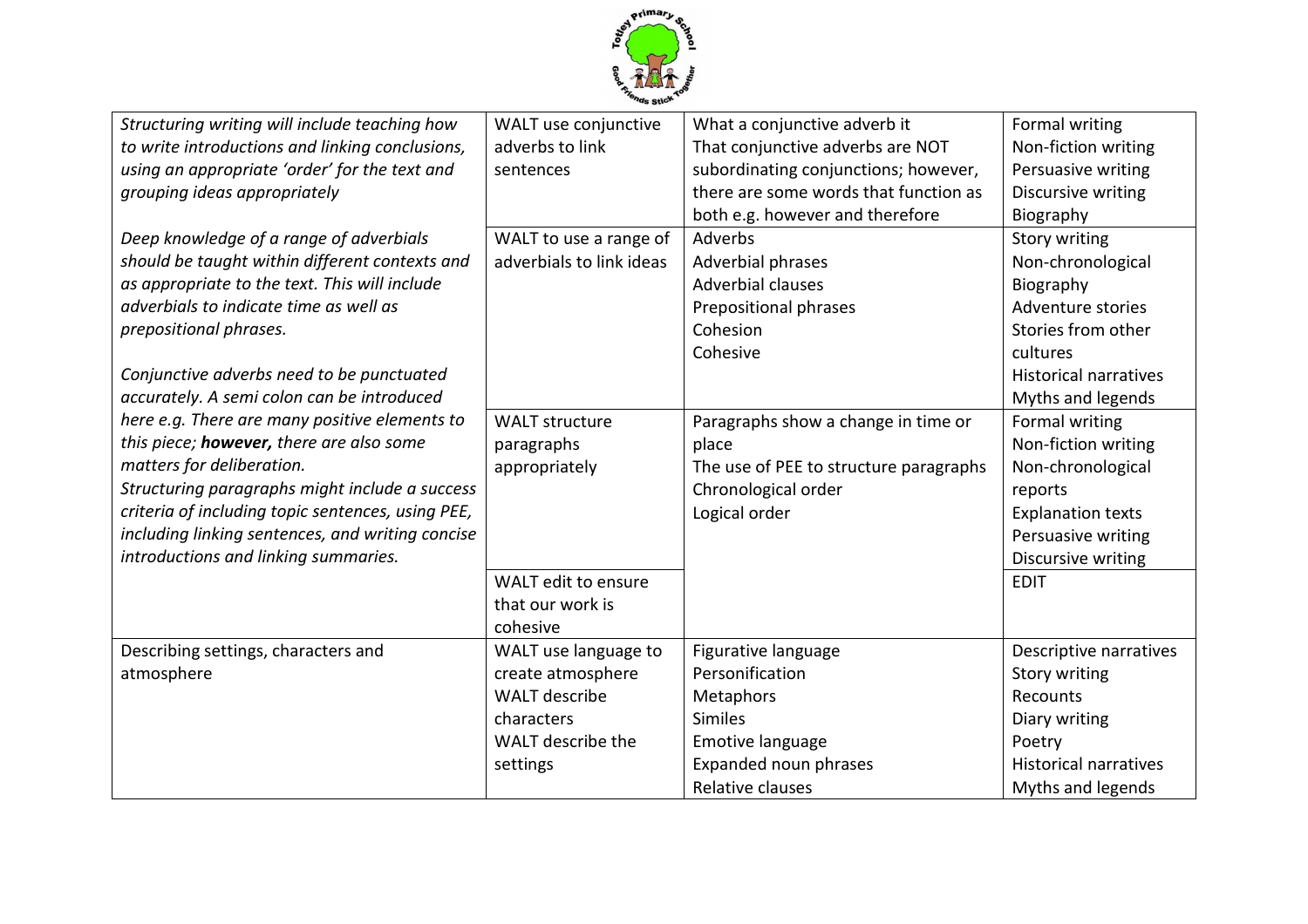

| Use expanded noun phrases for precision<br>To use expanded noun phrases concisely and<br>where appropriate to provide information<br>about the noun. Examples of this could be | WALT use emotive<br>language to portray<br>character<br>WALT use expanded<br>noun phrases for<br>precision | What a phrase is<br>That phrases can take varied forms                                                                                                                                             | Adventure stories<br>Stories from other<br>cultures<br>Non-chronological<br>reports<br><b>Explanation texts</b><br><b>Story writing</b><br>Poetry |
|--------------------------------------------------------------------------------------------------------------------------------------------------------------------------------|------------------------------------------------------------------------------------------------------------|----------------------------------------------------------------------------------------------------------------------------------------------------------------------------------------------------|---------------------------------------------------------------------------------------------------------------------------------------------------|
| grand, exquisite building OR the house in the<br>distance.                                                                                                                     |                                                                                                            |                                                                                                                                                                                                    |                                                                                                                                                   |
| Use varied sentence structures                                                                                                                                                 | WALT use a range of<br>sentence structures<br><b>WALT</b> write sentences<br>with more than two<br>clauses | Compound sentences<br>Complex sentences<br>Subordinate fronted sentences<br>Subordinate clauses<br>Main clauses<br>How to use commas to mark clauses<br>Relative clauses<br>Multi-clause sentences | Any<br>Use skilfully to<br>manipulate pace in<br>story<br>writing/descriptive<br>narratives                                                       |
| Use passive voice                                                                                                                                                              | WALT use the passive<br>voice                                                                              | Subject, verb and object<br>Difference between active and passive<br>The meaning of passive                                                                                                        | Formal writing<br>Letter writing<br>News reports<br>Recounts                                                                                      |
| Use the full range of punctuation taught CLs. ?<br>$!, ()$ ""                                                                                                                  | WALT edit to ensure<br>that punctuation is<br>accurate                                                     | Parenthesis<br>Marking clauses with commas<br>Relative clauses<br>Inverted commas                                                                                                                  | <b>EDIT</b><br>Poetry                                                                                                                             |
| Integrate dialogue                                                                                                                                                             | <b>WALT</b> accurately<br>punctuate speech<br>WALT vary the positive<br>of speech in a sentence            | Reporting clause<br>Inverted commas<br>Reported speech                                                                                                                                             | <b>Story writing</b><br>Adventure stories<br>Stories from other<br>cultures                                                                       |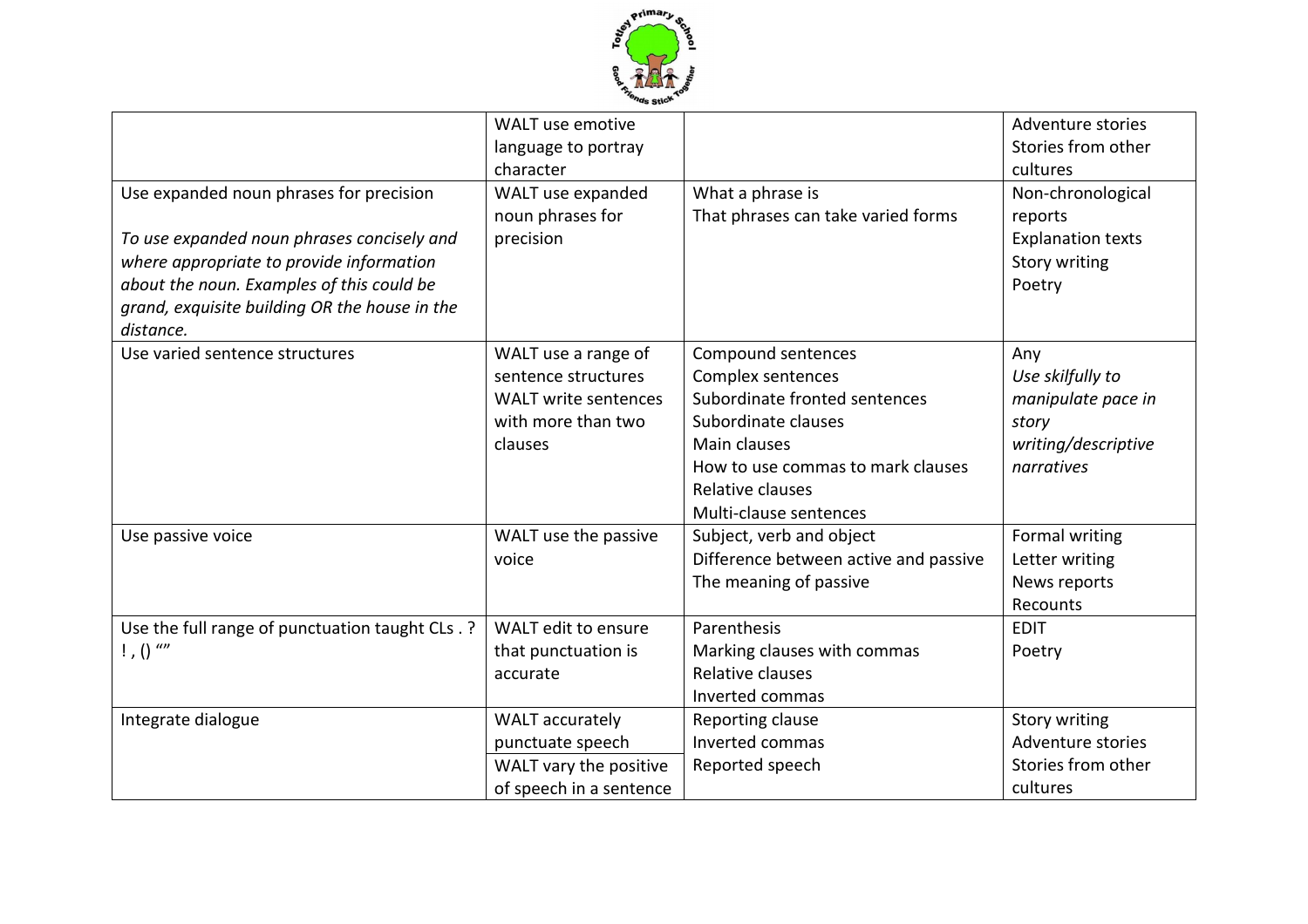

|                                                 |                              |                                                           | <b>Historical narratives</b> |
|-------------------------------------------------|------------------------------|-----------------------------------------------------------|------------------------------|
|                                                 | <b>WALT</b> integrate        |                                                           | Myths and legends            |
|                                                 | dialogue to advance          |                                                           |                              |
|                                                 | the action                   |                                                           | News reports                 |
|                                                 |                              |                                                           | (witnesses)                  |
|                                                 | WALT use reported            |                                                           | Reported speech -            |
|                                                 | speech                       |                                                           | diary writing, recounts      |
|                                                 |                              |                                                           | and news reports             |
| Vocabulary                                      | WALT to generate             | Synonyms                                                  | <b>RRR</b>                   |
|                                                 | vocabulary to use            |                                                           | <b>Vocabulary lessons</b>    |
|                                                 | within our writing           |                                                           | <b>EDIT</b>                  |
|                                                 | WALT edit to improve         |                                                           |                              |
|                                                 | vocabulary using             |                                                           |                              |
|                                                 | synonyms                     |                                                           |                              |
|                                                 | WALT extend our use          |                                                           |                              |
|                                                 | of vocabulary                |                                                           |                              |
| Discrete objectives - these will become RRRs    |                              |                                                           |                              |
| Modal verbs                                     |                              | WALT use modal verbs appropriately                        |                              |
| Adverbials for probability                      |                              | WALT use adverbials to indicate probability               |                              |
| Definite and indefinite article                 |                              | WALT identify and use the definite and indefinite article |                              |
|                                                 |                              | appropriately                                             |                              |
| Hyphens to avoid ambiguity                      |                              | WALT use hyphens to avoid ambiguity                       |                              |
| Punctuate bullet points                         |                              | WALT punctuate bullet points consistently                 |                              |
|                                                 | <b>Retrieve and Rehearse</b> |                                                           |                              |
| Use apostrophes to indicate singular possession |                              | WALT use apostrophes to show possession                   |                              |
| Use apostrophes to indicate plural possession   |                              | WALT use apostrophes to show plural possession            |                              |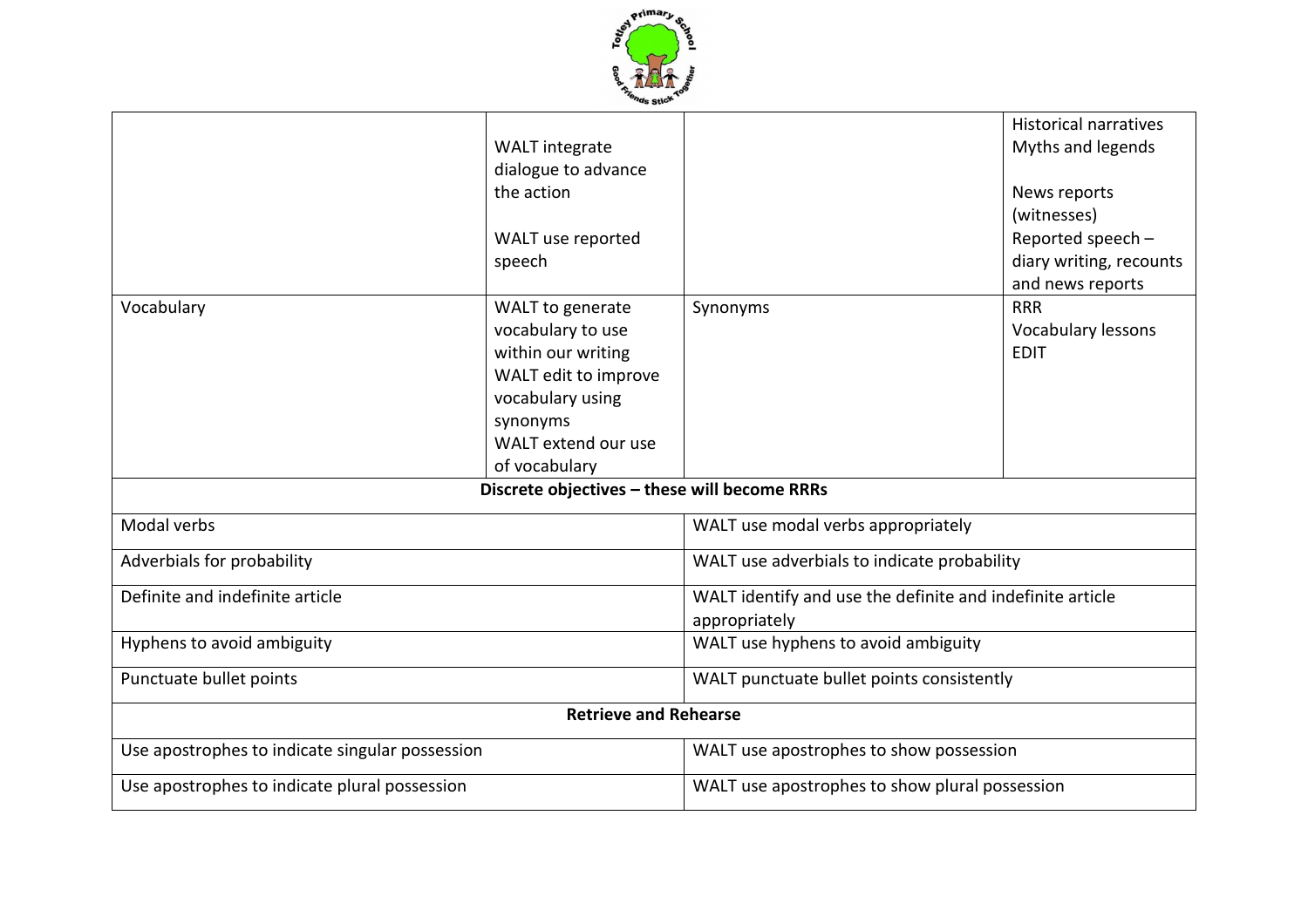

| Use apostrophes for omission                                           | WALT use apostrophes to show omission                       |
|------------------------------------------------------------------------|-------------------------------------------------------------|
| Identify word classes (verbs, pronouns, conjunctions, prepositions,    | WALT identify word classes                                  |
| determiners, adverbs, adjectives and nouns)                            |                                                             |
| This needs to be within the context of a sentence                      |                                                             |
| Distinguish between types of nouns                                     | WALT differentiate between different types of nouns         |
| Proper, common, abstract and collective                                |                                                             |
| Commas in a list                                                       | WALT use commas in a list                                   |
| Functions of a sentence                                                | WALT identify functions of a sentence                       |
| Exclamations, questions, statements and commands                       |                                                             |
| Verb forms                                                             | WALT identify varied verb forms                             |
| Recap on converting present to past and vice versa                     |                                                             |
| Recap on present progressive vs present simple and past progressive vs |                                                             |
| past simple.                                                           |                                                             |
| Recap on past perfect and present perfect                              |                                                             |
| Write from memory simple sentences, dictated by the teacher, that      | WALT accurately write a sentence which has been dictated by |
| include words and punctuation taught so far                            | the teacher                                                 |
| Identify the subject, verb and object                                  | WALT identify the subject, verb and object in a sentence    |
| Understand the difference between a phrase and a clause                | WALT differentiate between a phrase and a clause            |
| Identify main and subordinate clauses                                  | WALT differentiate between main and subordinate clauses     |
| Use of commas to avoid ambiguity                                       | WALT identify where commas are needed to avoid ambiguity    |

**Children will write for a range of purposes.** They will write a range of narratives about personal experiences, write poetry and write about real and fictional events.

## **Plan writing – oral rehearsal/consider what they are going to write**

This would be seen throughout the learning journey, especially within **Immerse,** and before **Launch Point** and **PiP** lessons. It would also be seen as embedded for the children to use this before any writing within any lesson.

**Draft**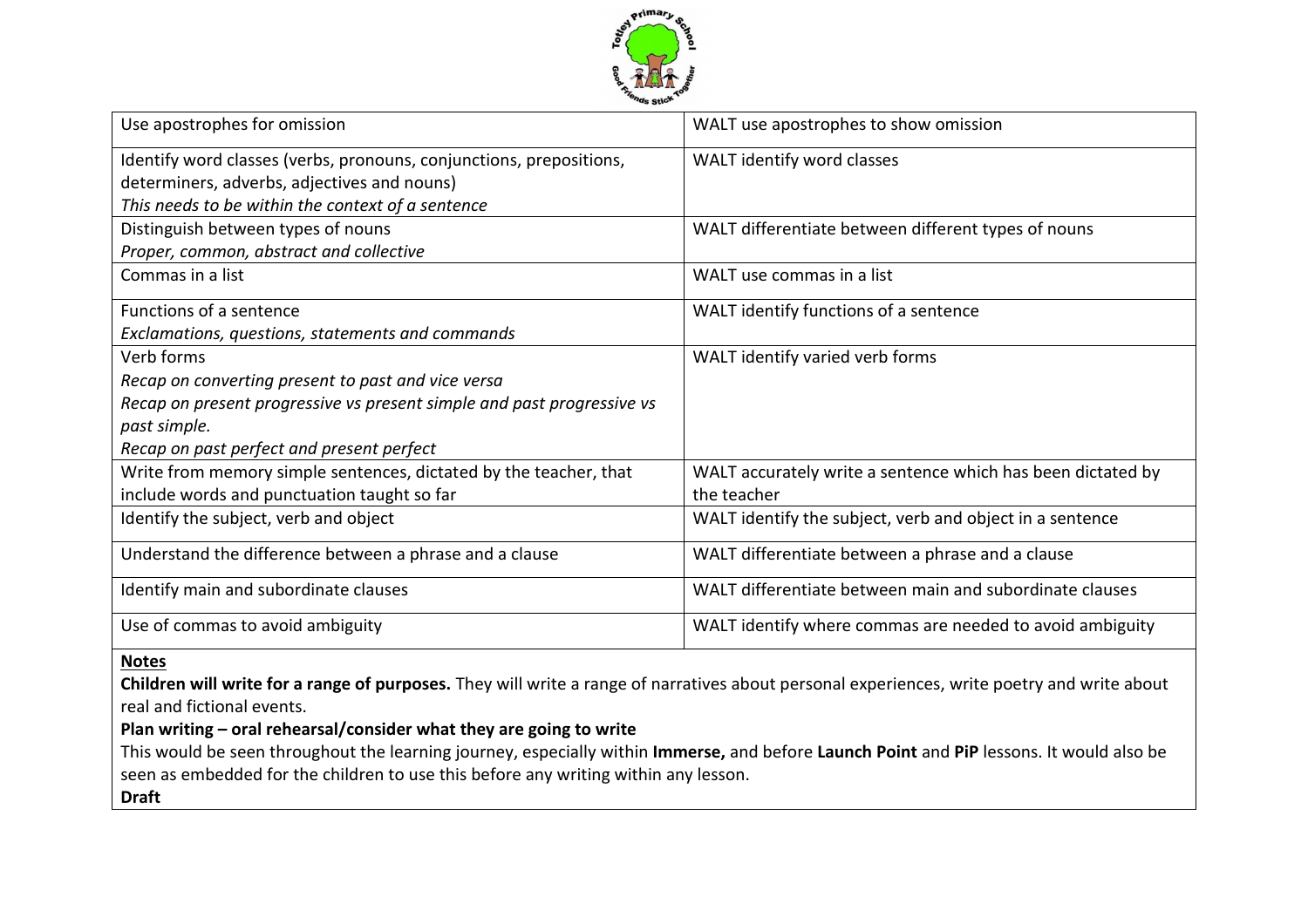

This is your PiP – Edit and Check come after this.

# **Evaluating writing and make additions, revisions and corrections**

Addition and revisions will be made during 'EDIT'. These skills will be explicitly taught. Corrections will be made during 'CHECK'. Children will be taught how to check through their writing by proof reading for spelling, grammar and punctuation.

These skills will also be seen every lesson. Teachers will model this explicitly throughout teaching. Children will re-read their work as part of their **'**TOOLKIT'.

# **Read aloud and discuss what they have written**

This would come as part of the 'EDIT' and 'CHECK' lessons. It will also be seen throughout the 'TOOLKIT' as children will self and peer-assess. This will also be modelled by the teacher.

# **Spellings**

To teach the range of spellings stipulated in the National Curriculum and retrieve and rehearse.

# **Positive attitudes and stamina**

Positive attitudes will be developed throughout English learning. The school's behaviours for learning will be expected every lesson and praised. Lessons will be engaging to ensure that children develop a love of writing.

It will be expected that children produce an extended piece of writing in line with the school's policy.

## **Adjectives, nouns, adverbs, prepositions and verbs**

Teachers will use this vocabulary and encourage children to identify these during the majority of lessons.

**Greater depth – children will spend sufficient time editing work in 'TOOLKIT' lessons, and within the 'EDIT' stage. A Greater Depth focus for year 5 is for children to skilfully use language to portray atmosphere, and to be able to adapt formality for the text types.**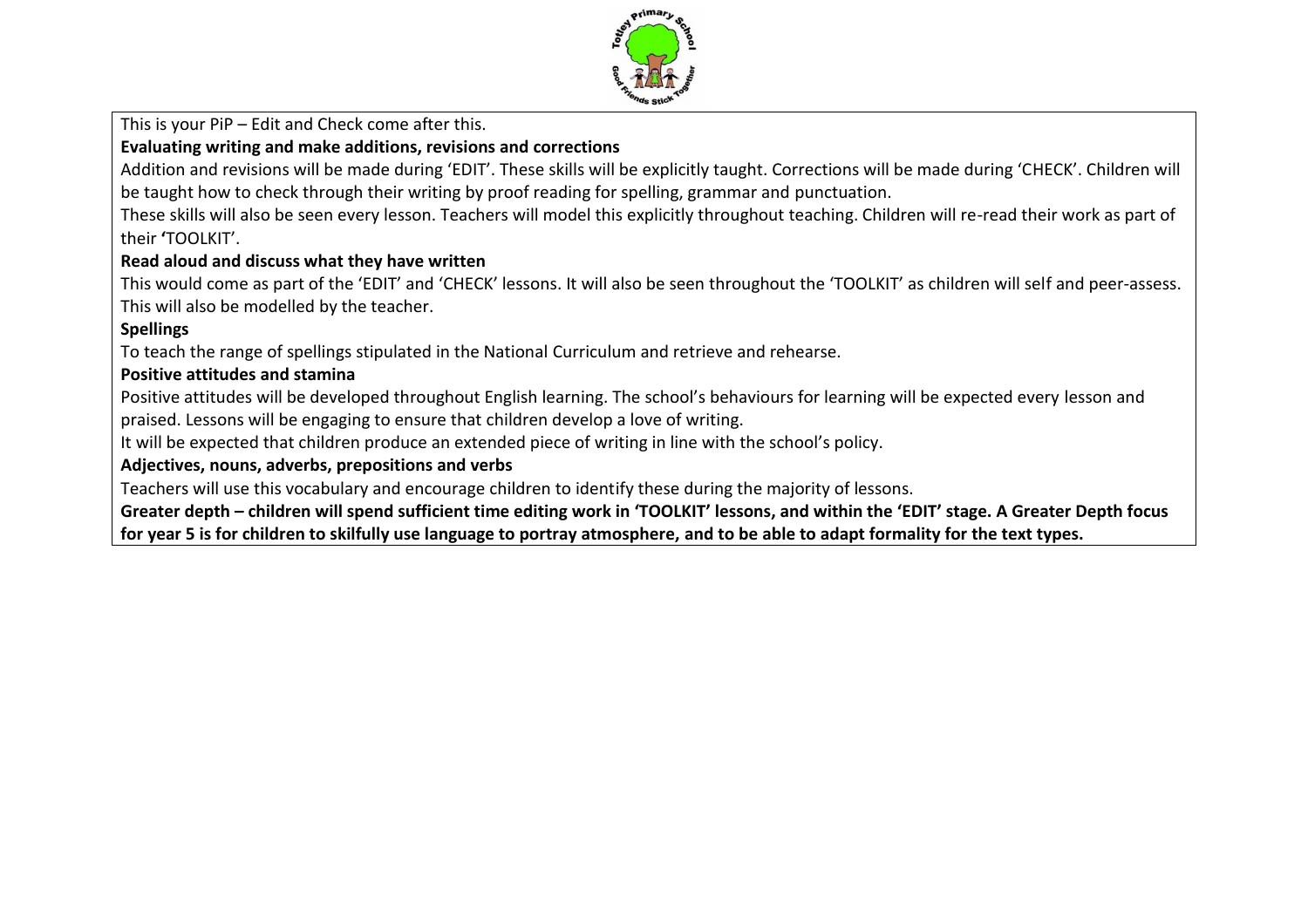

| Year <sub>6</sub>                                          |                      |                                            |                                |
|------------------------------------------------------------|----------------------|--------------------------------------------|--------------------------------|
| Objective                                                  | <b>WALT</b>          | Knowledge/terminology required             | Appropriate<br>journey/context |
| Form upper- and lower-case letters correctly,              |                      | Follow the vocabulary used in the          | <b>Handwriting lessons</b>     |
| using correct diagonal and horizontal stokes,              |                      | scheme                                     | from scheme                    |
| deciding when to join letters                              |                      |                                            |                                |
| Increase the legibility, consistency and quality of        |                      |                                            |                                |
| their handwriting by following the Martin Harvey<br>Scheme |                      |                                            |                                |
| Relative clauses beginning with who, which,                | <b>WALT</b> relative | What a clause is                           | Descriptive narratives         |
| where, whose, that                                         | clauses precisely to | Relative pronoun                           | <b>Story writing</b>           |
|                                                            | add detail to a noun | Parenthesis                                | Non-chronological              |
| Relative clauses can be used to describe subject or        |                      | That the relative pronoun refers to the    | reports                        |
| object.                                                    | <b>WALT</b> use      | subject of the main clause, and so acts    | <b>Explanation texts</b>       |
|                                                            | punctuation to       | as the subject within this relative clause | Biography                      |
| Teach commas, brackets and dashes to indicate              | indicate parenthesis | That a relative clause is a type of        | Adventure stories              |
| parenthesis                                                |                      | subordinate clause                         | Stories from other             |
|                                                            | WALT use relative    | That a non-restrictive relative clause is  | cultures                       |
| Teach restrictive and non-restrictive relative             | clauses with omitted | punctuated with commas                     | <b>Historical narratives</b>   |
| clauses and discuss the use of punctuation for             | relative pronouns    |                                            | Myths and legends              |
| additional information                                     | WALT edit to add     | That brackets, dashes or commas can        | <b>EDIT</b>                    |
|                                                            | description using    | be used to mark parenthesis                |                                |
| Teach the use of brackets to add information               | relative clauses     |                                            |                                |
| which omits the relative pronoun                           |                      |                                            |                                |
| NB. The relative pronoun 'that' is not appropriate         |                      |                                            |                                |
| for non-restrictive relative clauses                       |                      |                                            |                                |
| Cohesive devices                                           | <b>WALT</b> use      | What a conjunctive adverb it               | Formal writing                 |
| Linking ideas using adverbials                             | conjunctive adverbs  | That conjunctive adverbs are NOT           | Letter writing                 |
|                                                            | to link sentences    | subordinating conjunctions; however,       | Recounts                       |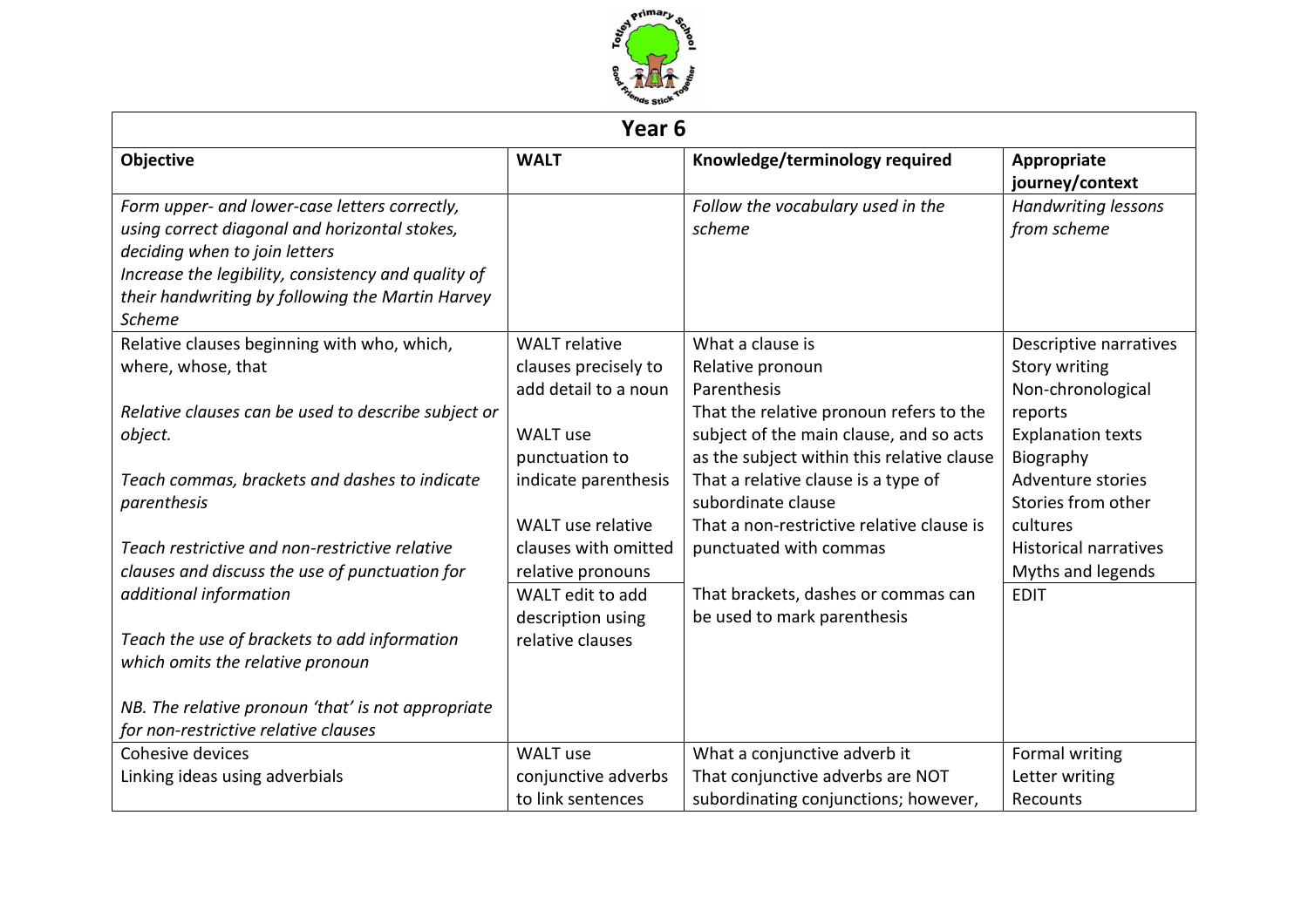

| Deep knowledge of a range of adverbials should<br>be taught within different contexts and as<br>appropriate to the text. This will include<br>adverbials to indicate time as well as |                                                              | there are some words that function as<br>both e.g. however and therefore.<br>The varied functions of conjunctive<br>adverbs e.g. cause and effect, | Non-chronological<br>reports (formal)<br><b>Explanation texts to</b><br>show cause and effect |
|--------------------------------------------------------------------------------------------------------------------------------------------------------------------------------------|--------------------------------------------------------------|----------------------------------------------------------------------------------------------------------------------------------------------------|-----------------------------------------------------------------------------------------------|
| prepositional phrases.                                                                                                                                                               | WALT to use a range                                          | additional points, contrasting ideas<br>TRaMP                                                                                                      | Persuasive writing<br>Discursive writing                                                      |
| Conjunctive adverbs need to be punctuated<br>accurately. A semi colon can be introduced here<br>e.g. There are many positive elements to this                                        | of adverbials to aid<br>cohesion                             | Adverbial word, phrases and clauses<br>Cohesion                                                                                                    | Biography                                                                                     |
| piece; however, there are also some matters for<br>deliberation.<br>Challenge                                                                                                        | <b>WALT</b> extend<br>sentences using<br>conjunctive adverbs | Teach to extend sentences by using<br>conjunctive adverbs following semi<br>colons.                                                                |                                                                                               |
| Cohesive devices could include foreshadowing<br>and use of alternative nouns in descriptive writing                                                                                  | WALT use a range of<br>cohesive devices                      | PEEL paragraphs<br>Introduction with linking conclusion<br>Use of pronouns<br>Topic sentences<br>Conjunctive adverbs<br>Subordinate clauses        |                                                                                               |
|                                                                                                                                                                                      | WALT edit to ensure<br>that our work is<br>cohesive          | Select a SC as appropriate for the text<br>type                                                                                                    | <b>EDIT</b>                                                                                   |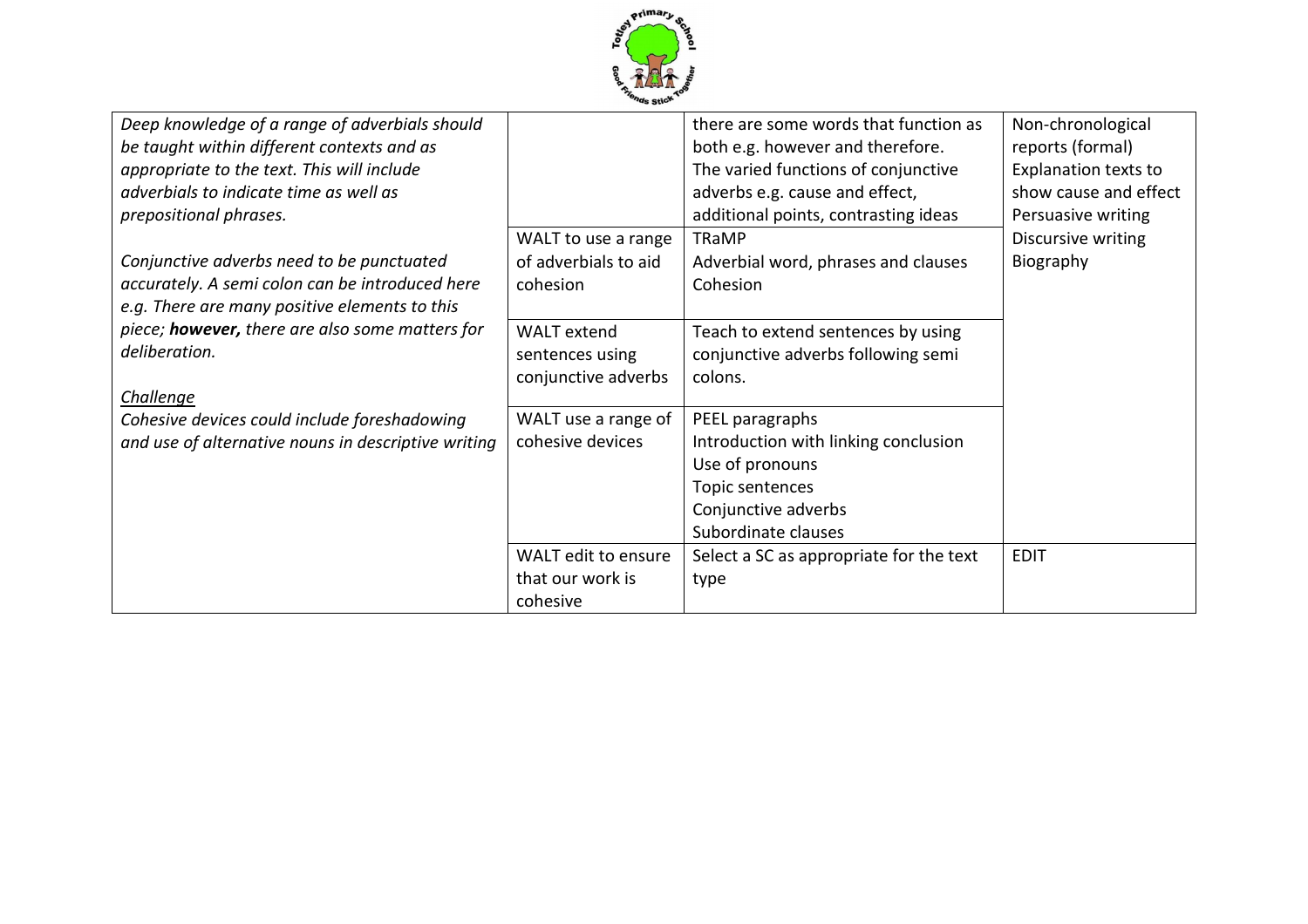

| Describing settings, characters and atmosphere   | WALT use language   | Figurative language                    | Narratives                   |
|--------------------------------------------------|---------------------|----------------------------------------|------------------------------|
|                                                  | to create           | Similes, metaphors and personification | Characters and               |
| Language and vocabulary is of high importance    | atmosphere          | Importance of vocabulary to be used    | settings can be skilfully    |
| here.                                            | <b>WALT</b> portray | precisely                              | described in the full        |
|                                                  | character through   |                                        | range of narrative           |
|                                                  | the use of speech   |                                        | writing (i.e. recounts       |
|                                                  | WALT use emotive    |                                        | and news reports)            |
|                                                  | language to portray |                                        | Poetry                       |
|                                                  | character           |                                        | Myths and legends            |
|                                                  |                     |                                        | <b>Historical narratives</b> |
|                                                  |                     |                                        | Adventure stories            |
|                                                  |                     |                                        | Stories from other           |
|                                                  |                     |                                        | cultures                     |
|                                                  | WALT edit precisely | Use vocabulary walls for knowledge of  | <b>EDIT</b>                  |
|                                                  | use vocabulary to   | a range of vocabulary                  |                              |
|                                                  | describe            |                                        |                              |
| Use expanded noun phrases for precision          | WALT use expanded   | Precision                              | Non-chronological            |
|                                                  | noun phrases for    | The effect of expanded noun phrases    | reports                      |
| To use expanded noun phrases concisely and       | precision           | Range of expanded noun phrases         | <b>Explanation texts</b>     |
| where appropriate to provide information about   |                     |                                        | <b>Narratives</b>            |
| the noun. Examples of this could be grand,       |                     |                                        | Poetry                       |
| exquisite building OR the house in the distance. |                     |                                        | Adventure stories            |
|                                                  |                     |                                        | Stories from other           |
|                                                  |                     |                                        | cultures                     |
|                                                  |                     |                                        | <b>Historical narratives</b> |
|                                                  |                     |                                        | Myths and legends            |
| Use varied sentence structures                   | WALT use a wide     | Compound sentences                     | Descriptive narratives       |
|                                                  | range of sentence   | Complex sentences                      | <b>Story writing</b>         |
| The range will have been taught, but the focus   | structures          | Multi-clause sentences                 | All writing                  |
| here is on the skilled use of them               |                     | Narrative pace                         |                              |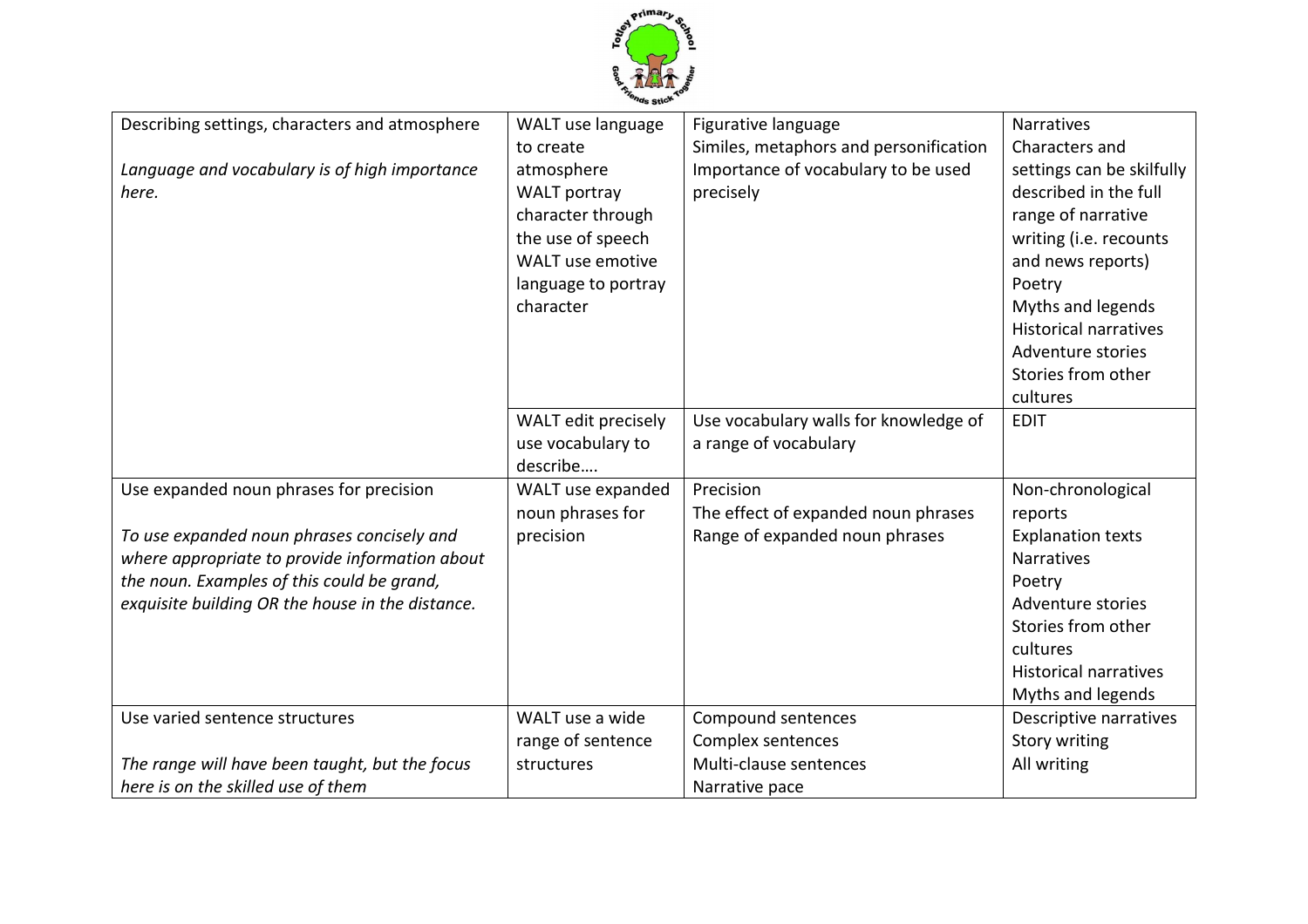

| Selecting the appropriate grammatical structures<br>Use passive voice<br><b>Modal verbs</b><br>Subjunctive form<br>Levels of formality | WALT write a range<br>sentences with more<br>than two clauses<br><b>WALT</b> manipulate<br>pace through the<br>use of sentence<br>structures<br>WALT use the<br>passive voice<br><b>WALT</b> use<br>techniques in order<br>to write using an<br>appropriate level of<br>formality<br>The SC for this might<br>include modal verbs,<br>non-contracted<br>forms, the passive<br>voice and the<br>subjunctive form | Active and passive<br>Subject, verb and object<br>Subjunctive verb forms<br>How levels of formality vary       | Formal writing<br>Letter writing<br>Recounts<br>Non-chronological<br>reports (formal)<br><b>Explanation texts</b><br><b>Historical narratives</b><br>Myths and legends |
|----------------------------------------------------------------------------------------------------------------------------------------|-----------------------------------------------------------------------------------------------------------------------------------------------------------------------------------------------------------------------------------------------------------------------------------------------------------------------------------------------------------------------------------------------------------------|----------------------------------------------------------------------------------------------------------------|------------------------------------------------------------------------------------------------------------------------------------------------------------------------|
| Use semi-colons to mark two main clauses                                                                                               | WALT use semi-<br>colons to mark two<br>main clauses                                                                                                                                                                                                                                                                                                                                                            | What a clause is<br>That semi-colons can be used in place<br>of a coordinating conjunction when<br>appropriate | Any                                                                                                                                                                    |
| Use colons<br>To mark two main clauses<br>To introduce a list                                                                          | WALT use colons to<br>introduce a list                                                                                                                                                                                                                                                                                                                                                                          | What a clause is<br>Use of commas in a list                                                                    | Any<br>Narratives<br>Non-chronological<br>reports                                                                                                                      |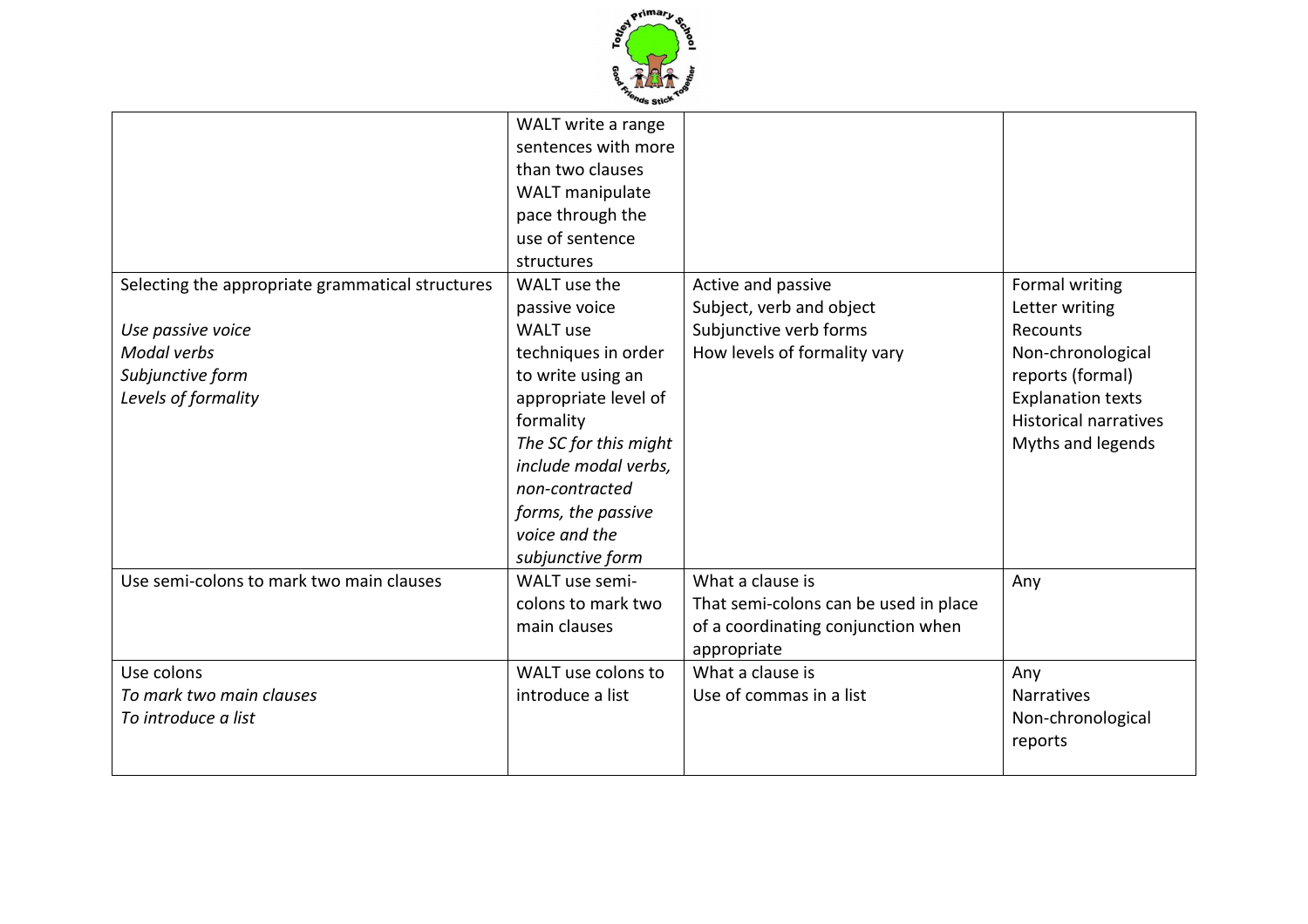

|                                                                    | WALT use colons to<br>mark two main<br>clauses                                                                                                                   | That colons are used to indicate that<br>the following clause will explain why,<br>how or what                               | Any                                                                                                                                                                                                                              |
|--------------------------------------------------------------------|------------------------------------------------------------------------------------------------------------------------------------------------------------------|------------------------------------------------------------------------------------------------------------------------------|----------------------------------------------------------------------------------------------------------------------------------------------------------------------------------------------------------------------------------|
| Integrate dialogue                                                 | <b>WALT</b> accurately<br>punctuate speech<br><b>WALT</b> integrate<br>dialogue to advance<br>the action<br>WALT vary the<br>position of speech in<br>a sentence | The rules for punctuating speech<br>Reporting clauses<br>That levels of formality vary<br>That speech can portray characters | <b>Story writing</b><br>Adventure stories<br>Stories from other<br>cultures<br><b>Historical narratives</b><br>Myths and legends<br>Newspaper reports<br>Dialogue within a<br>narrative - this links to<br>portraying characters |
|                                                                    | <b>WALT</b> manipulate<br>levels of formality<br>through the use of<br>speech<br>WALT use reported<br>speech                                                     |                                                                                                                              | Newspaper reports<br>Recounts<br>Diary entries                                                                                                                                                                                   |
| Use the full range of punctuation taught CLs. ?!,<br>$()$ "" --; : | WALT edit to ensure<br>that punctuation is<br>accurate                                                                                                           | Parenthesis<br>Main clauses/independent clauses                                                                              | <b>EDIT</b><br>Poetry                                                                                                                                                                                                            |
| <b>Vocabulary</b>                                                  | WALT to generate<br>vocabulary to use<br>within our writing                                                                                                      | Synonyms<br>PRECISE use of vocabulary<br>A wide range used                                                                   | <b>RRR</b><br><b>Vocabulary lessons</b><br><b>EDIT</b>                                                                                                                                                                           |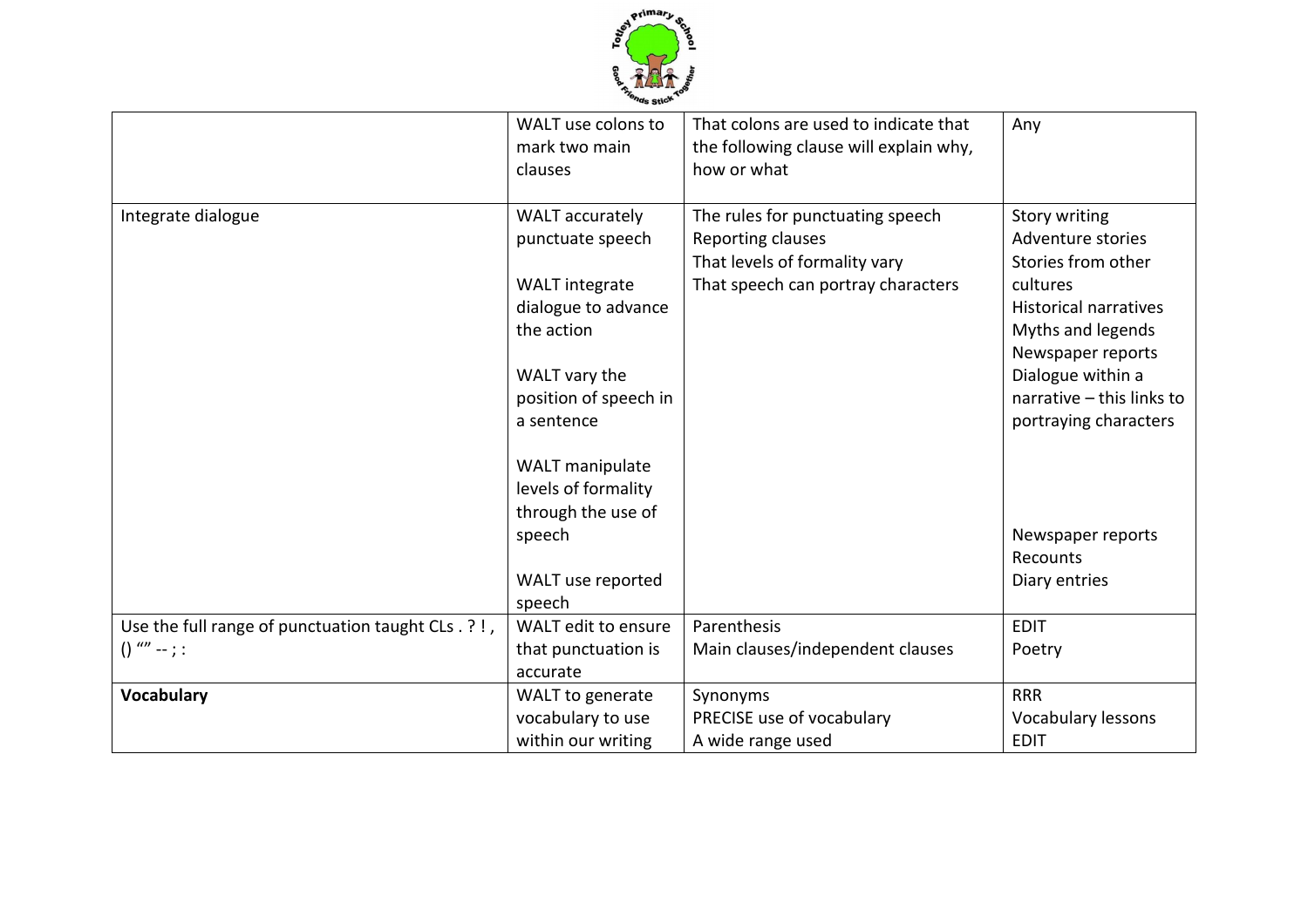

|                                                                     | WALT edit to       |                                                               |  |
|---------------------------------------------------------------------|--------------------|---------------------------------------------------------------|--|
|                                                                     | improve vocabulary |                                                               |  |
|                                                                     | using synonyms     |                                                               |  |
|                                                                     | WALT extend our    |                                                               |  |
|                                                                     | use of vocabulary  |                                                               |  |
| Discrete objectives - these will become RRRs                        |                    |                                                               |  |
| Restrictive and non-restrictive relative clauses                    |                    | WALT explain why commas are required in some relative clauses |  |
|                                                                     |                    | and not others                                                |  |
| Hyphens to avoid ambiguity                                          |                    | WALT use hyphens to avoid ambiguity                           |  |
| Punctuate bullet points                                             |                    | WALT punctuate bullet points consistently                     |  |
| Subjunctive form                                                    |                    | WALT use the subjunctive form                                 |  |
| <b>Retrieve and Rehearse</b>                                        |                    |                                                               |  |
| Use apostrophes to indicate singular or plural possession           |                    | WALT use apostrophes to show possession                       |  |
| Use apostrophes for omission                                        |                    | WALT use apostrophes to show omission                         |  |
| Identify word classes (verbs, pronouns, conjunctions, prepositions, |                    | WALT identify word classes                                    |  |
| determiners, adverbs, adjectives and nouns)                         |                    |                                                               |  |
| This needs to be within the context of a sentence                   |                    |                                                               |  |
| Pronouns                                                            |                    | WALT select appropriate pronouns                              |  |
| Distinguish between types of nouns                                  |                    | WALT differentiate between different types of nouns           |  |
| Proper, common, abstract and collective                             |                    |                                                               |  |
| Commas in a list                                                    |                    | WALT use commas in a list                                     |  |
| Functions of a sentence                                             |                    | WALT identify functions of a sentence                         |  |
| Exclamations, questions, statements and commands                    |                    |                                                               |  |
| Verb forms                                                          |                    | WALT identify varied verb forms                               |  |
| Recap on converting present to past and vice versa                  |                    |                                                               |  |
|                                                                     |                    |                                                               |  |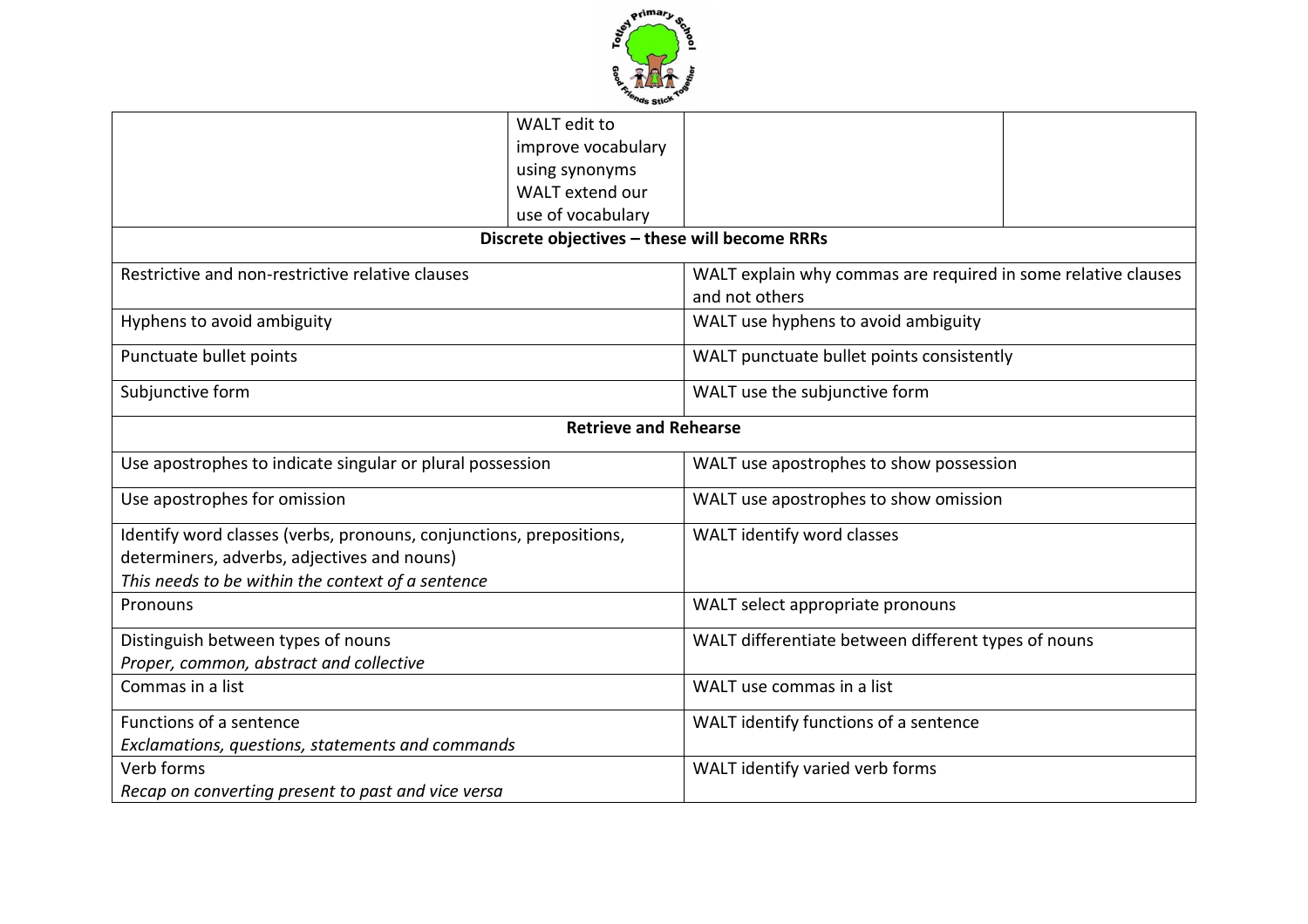

| Recap on present progressive vs present simple and past progressive vs<br>past simple. |                                                                            |
|----------------------------------------------------------------------------------------|----------------------------------------------------------------------------|
| Recap on past perfect and present perfect                                              |                                                                            |
| Identify the subject, verb and object                                                  | WALT identify the subject, verb and object in a sentence                   |
| Understand the difference between a phrase and a clause                                | WALT differentiate between a phrase and a clause                           |
| Identify main and subordinate clauses                                                  | WALT differentiate between main and subordinate clauses                    |
| Use of commas to avoid ambiguity                                                       | WALT identify and explain where commas are needed to avoid                 |
| Including restrictive and non-restrictive relative clauses                             | ambiguity                                                                  |
| Modal verbs and adverbials for probability                                             | WALT use modal verbs and adverbials to indicate probability                |
| Identify a range of determiners                                                        | WALT identify and use a range of determiners                               |
| Definite and indefinite article                                                        | WALT identify and use the definite and indefinite article<br>appropriately |
| Hyphens to avoid ambiguity                                                             | WALT use hyphens to avoid ambiguity                                        |

**Children will write for a range of purposes.** They will write a range of narratives about personal experiences, write poetry and write about real and fictional events.

#### **Plan writing – oral rehearsal/consider what they are going to write**

This would be seen throughout the learning journey, especially within **Immerse,** and before **Launch Point** and **PiP** lessons. It would also be seen as embedded for the children to use this before any writing within any lesson.

#### **Draft**

This is your PiP – Edit and Check come after this.

#### **Evaluating writing and make additions, revisions and corrections**

Addition and revisions will be made during 'EDIT'. These skills will be explicitly taught. Corrections will be made during 'CHECK'. Children will be taught how to check through their writing by proof reading for spelling, grammar and punctuation.

These skills will also be seen every lesson. Teachers will model this explicitly throughout teaching. Children will re-read their work as part of their **'**TOOLKIT'.

## **Read aloud and discuss what they have written**